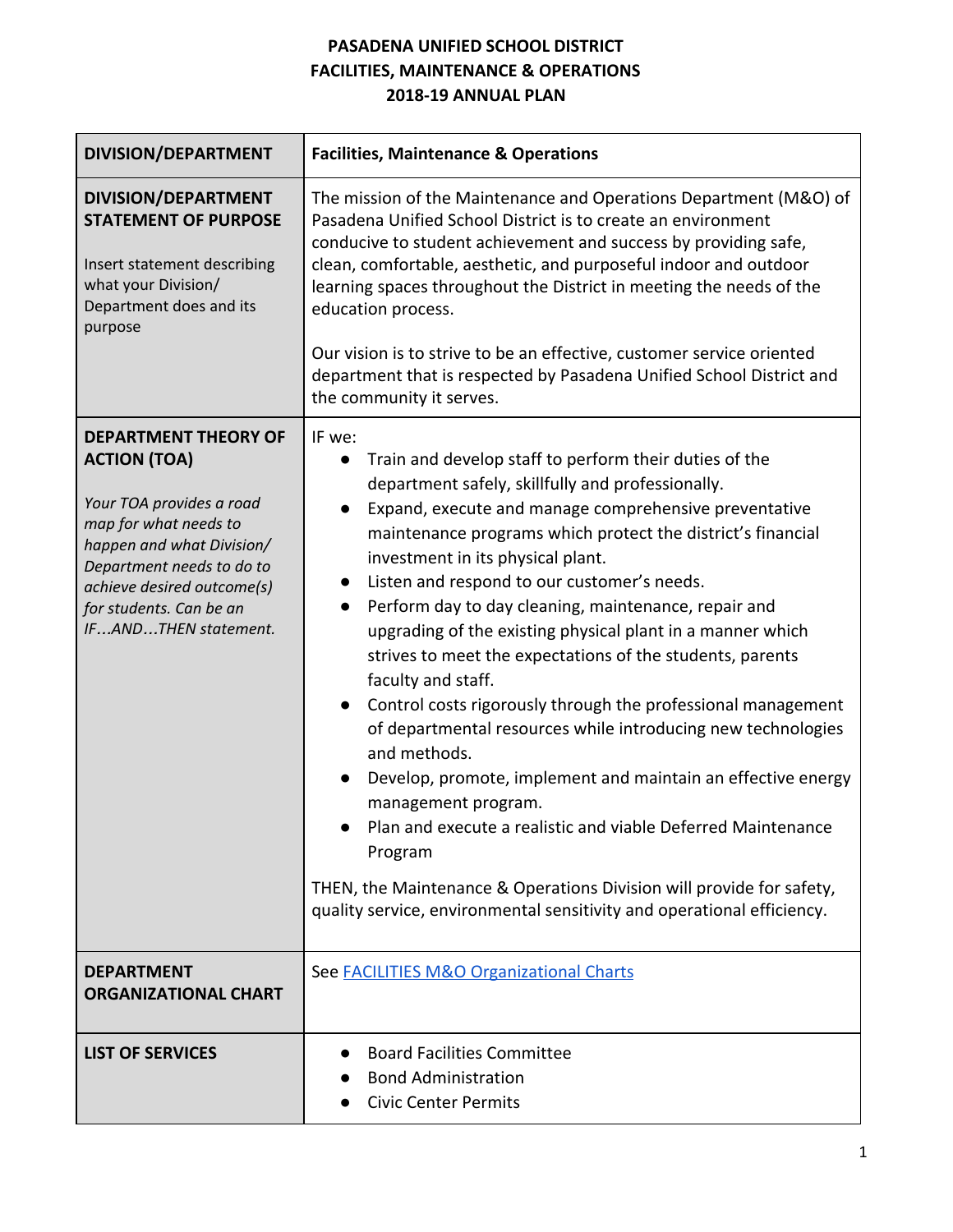|                                       | Construction<br>Custodial<br><b>Emergency Preparedness</b><br>Facilities Master Plan/Implementation<br>Grounds<br>$\bullet$<br>Liaison to Cities of Pasadena, Sierra Madre & Altadena<br>$\bullet$<br>Liaison to Pasadena Redevelopment Oversight Board<br>$\bullet$<br>Maintenance<br>$\bullet$<br>Security<br>$\bullet$<br>Transportation<br>TT Citizens Oversight Committee |
|---------------------------------------|--------------------------------------------------------------------------------------------------------------------------------------------------------------------------------------------------------------------------------------------------------------------------------------------------------------------------------------------------------------------------------|
| <b>DIVISION LEADER</b>                | Nelson Cayabyab, Chief Facilities Officer                                                                                                                                                                                                                                                                                                                                      |
| DIVISION/DEPARTMENT<br><b>CONTACT</b> | Nadia Zendejas<br>(626) 396-5850<br>zendejas.nadia@pusd.us                                                                                                                                                                                                                                                                                                                     |

#### **FACILITIES M&O DEPARTMENT GOALS**

| 1. Department Goals (Outcomes) 2018-19<br>What outcomes do you want to see? For who?<br>Are they aligned to Strategic, LCAP, other<br>plans?                                                                                               | <b>Metrics</b><br>How will you measure<br>impact?                                                             | Targets (D)<br>Include baseline<br>level, if available          |
|--------------------------------------------------------------------------------------------------------------------------------------------------------------------------------------------------------------------------------------------|---------------------------------------------------------------------------------------------------------------|-----------------------------------------------------------------|
| 1) Increase maintenance staff efficiency and<br>overall productivity, streamline workflows,<br>improve customer engagement and<br>satisfaction, capture and show productivity<br>gains, and track overall health of maintenance<br>program | <b>LCAP Goal 5: Operational</b><br>Key Performance Indicators:<br>• % of WOs Completed in<br>Less than a Week | Baseline: 50%<br>Target: 60%<br>(median for other<br>districts) |
| 2) Improve preventive maintenance program,<br>transition to be more proactive, reduce<br>backlogged work, increase life expectancy of<br>equipment, and decrease catastrophic failures                                                     | <b>Ratio of Preventive</b><br>$\bullet$<br>Maintenance (PM) Work<br><b>Orders to Work Orders</b>              | Baseline: 0% or N/A<br>Target: +5%                              |

#### SEE [DEPARTMENT & DEFERRED MAINTENANCE REPORT FOR DETAILS ON GOALS, ACTIONS & KPIS](https://drive.google.com/open?id=0B1MRnRuUlSYhd3BoOFVFcndTRzdRYnlfOUZNYnJKSVFKMTdn)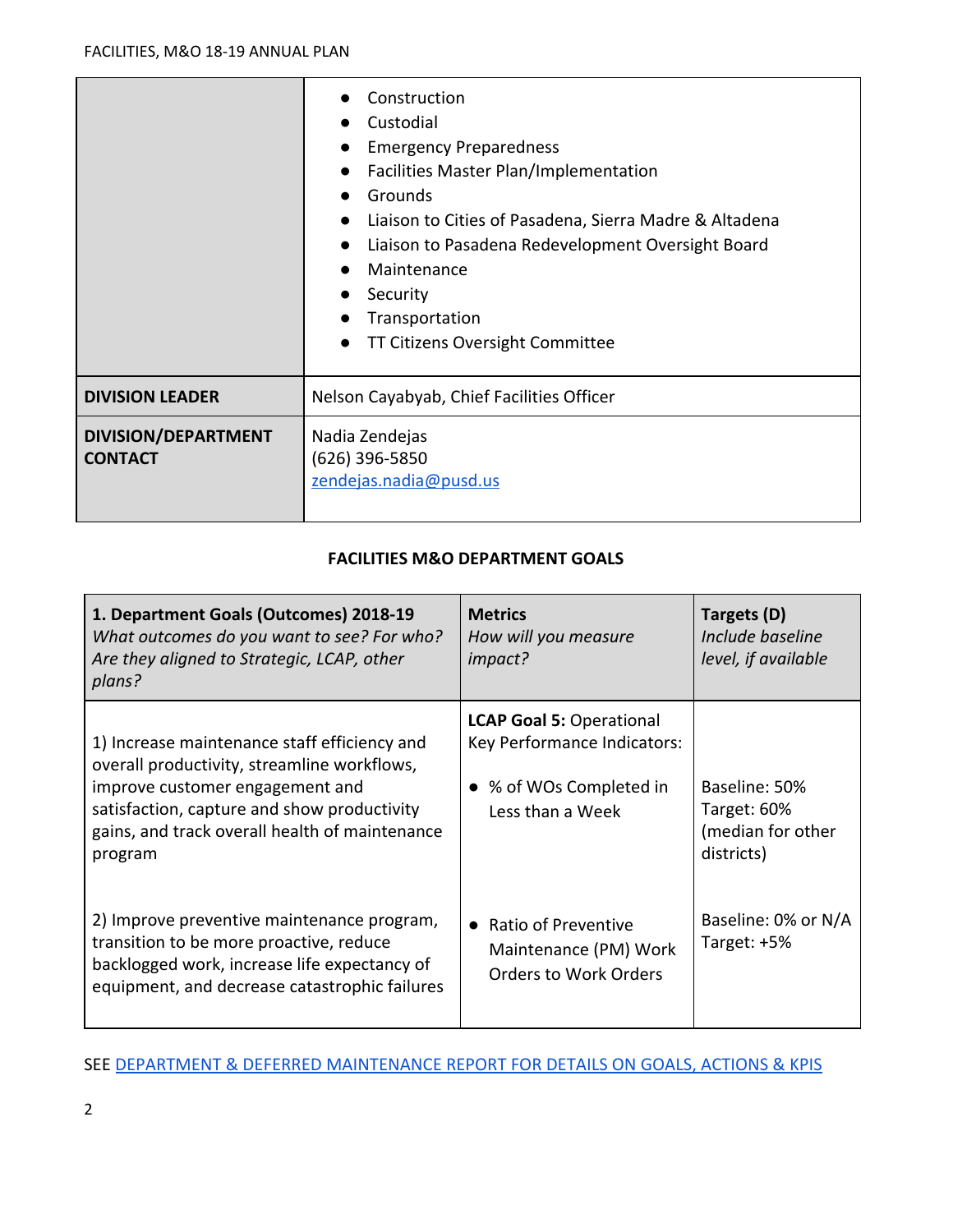#### **FACILITIES M&O DEPARTMENT 2018-19 ACTIONS**

| 2. Department Actions for 2018/19 (E)<br>What will we do in 18-19 to achieve our goals and meet our targets?                                                                                                           | Will this take additional<br>resources to do in 18/19 ?<br>Yes/No |
|------------------------------------------------------------------------------------------------------------------------------------------------------------------------------------------------------------------------|-------------------------------------------------------------------|
| 1) Continue the District's due diligence in project constructability reviews<br>on existing and future design plans to minimize the district's vulnerability<br>to change orders and increase in construction budgets. | No                                                                |
| 2) The division needs to start planning the EMP and FMP beyond the<br>three year term and start making the preparations necessary for the<br>future bond sale.                                                         | $\bf{u}$                                                          |
| 3) Revisit/change the existing Facilities Master Plan (FMP) to meet the<br>district's current educational and instructional demands of the 21st<br>Century.                                                            | Will depend on project<br>scope and timeline                      |
| 4) Complete all if not the majority of the MTT projects as previously<br>approved by the 2008/12/17 MTT Master Plan.- attachment #9 & #3                                                                               | $\mathcal{U}$                                                     |
| 5) Support the Educational Master Plan (EMP) in bringing the facilities up<br>to the level that is needed to support the sites with its assigned<br>educational programs.                                              | $\mathcal{U}$                                                     |
| 6) Develop baseline budget to accomplish the work                                                                                                                                                                      |                                                                   |

#### **ALIGNMENT TO LCAP GOALS, ACTIONS, OUTCOMES & TARGETS 2018-20**

**Goal 3:** Students will be in school every day in an environment that is safe, caring, and conducive to learning. All facilities will be in good repair, clean, and equipped for 21st century learning.

|     | 2018-19 ACTIONS & SERVICES                                                                                                                                                                |                                                                                                                                                                                                                                                                               |  |  |  |  |  |  |
|-----|-------------------------------------------------------------------------------------------------------------------------------------------------------------------------------------------|-------------------------------------------------------------------------------------------------------------------------------------------------------------------------------------------------------------------------------------------------------------------------------|--|--|--|--|--|--|
| #   | <b>LCAP Action/Service Description</b>                                                                                                                                                    | <b>LCAP Outcomes &amp; Targets</b>                                                                                                                                                                                                                                            |  |  |  |  |  |  |
| 3.7 | Ensure that facilities will remain in good repair<br>and will be continually upgraded to meet 21st<br>century technological needs (Facilities,<br>Maintenance and Operations by location) | <b>State Priority 1</b><br>LCAP Indicator 3.8 Quality of Facilities (% of<br>facilities in good or better condition, as<br>measured by Williams where applicable or<br>Facilities Inspection Tool divided by total #<br>of schools)<br>Baseline (16-17): 100%<br>Target: 100% |  |  |  |  |  |  |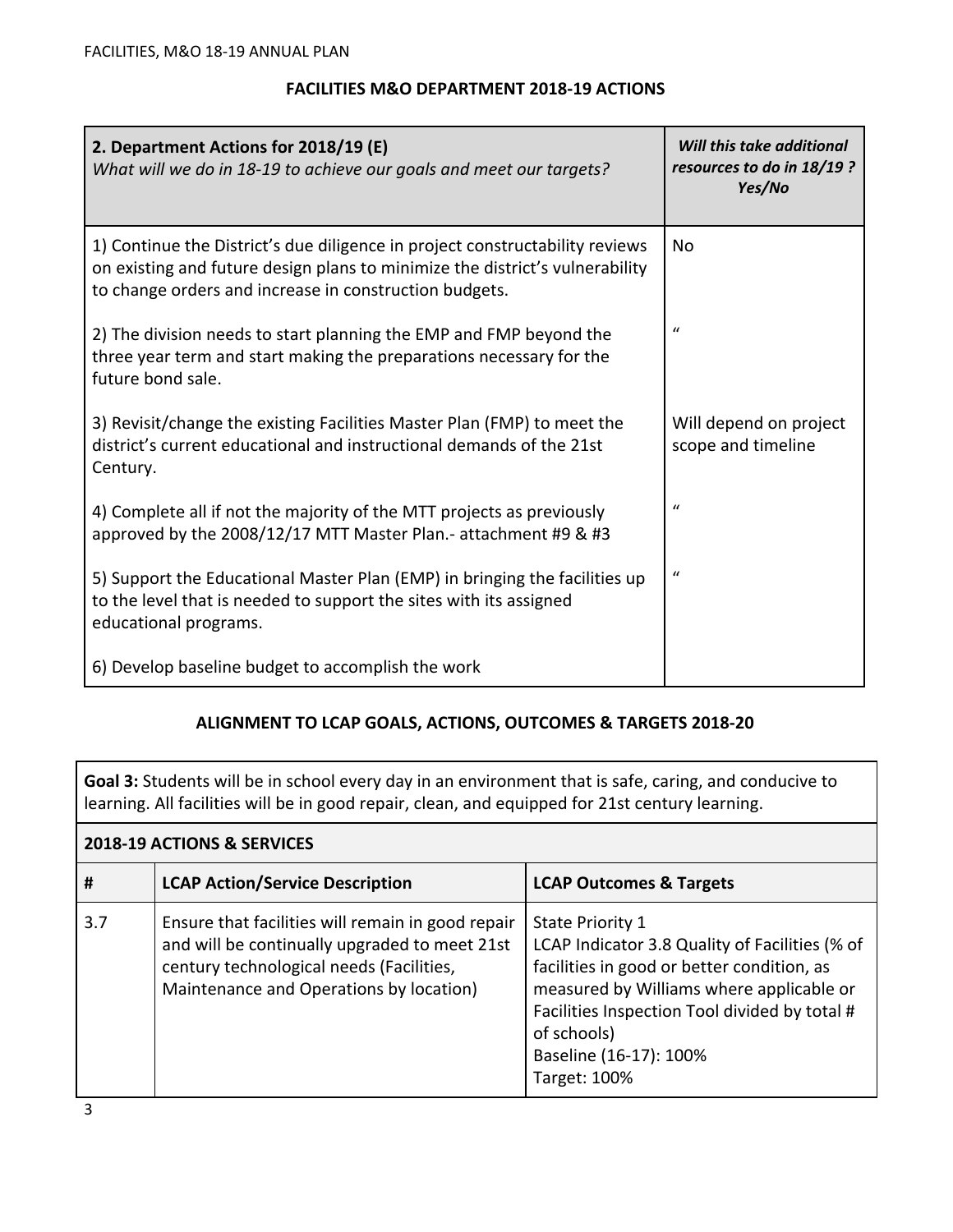| Goal 5 | Systems and processes of the district are<br>effective, transparent, and efficient. The<br>$\vert$ central office is responsive to the needs of the | Division reported operational goals and key<br>performance indicators - see KPIs for<br>Facilities above |
|--------|-----------------------------------------------------------------------------------------------------------------------------------------------------|----------------------------------------------------------------------------------------------------------|
|        | school sites.                                                                                                                                       |                                                                                                          |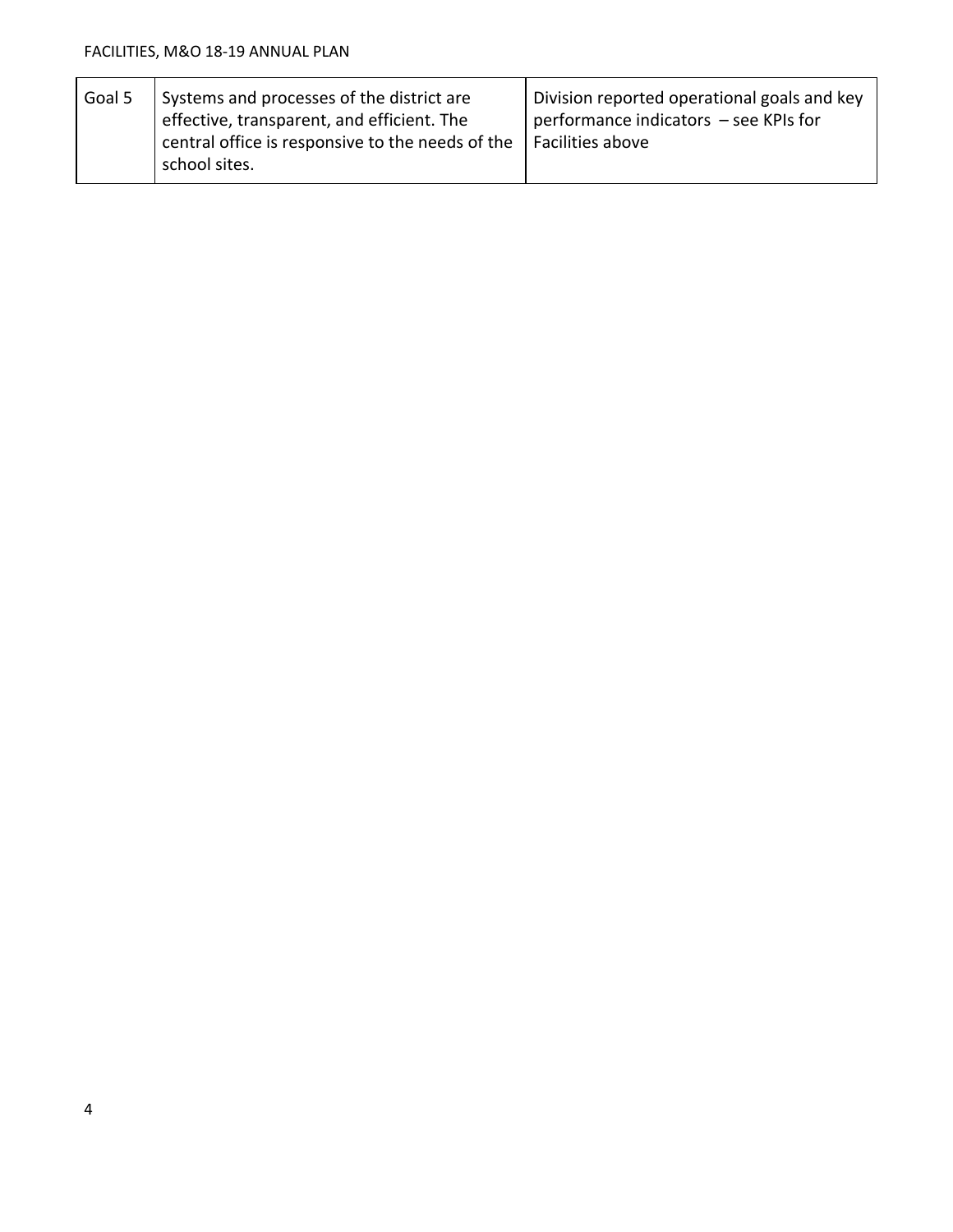

Note: There are 7 Positions that are 1099 - annual contract assigned as Project Managers (PMs), Engineer and Project Inspectors for the remaining of MTT Projects. All salaries are funded from fund 21.1.

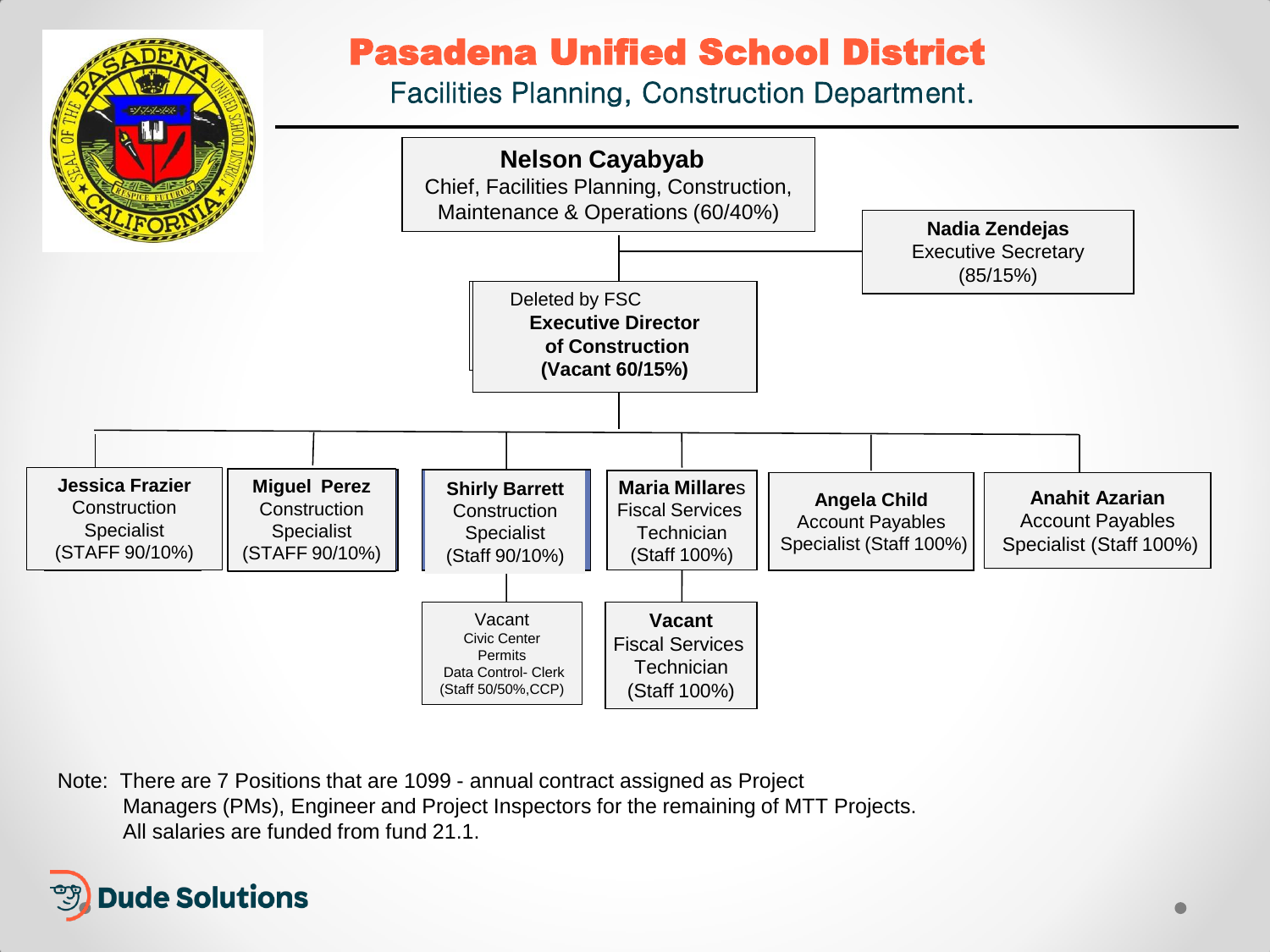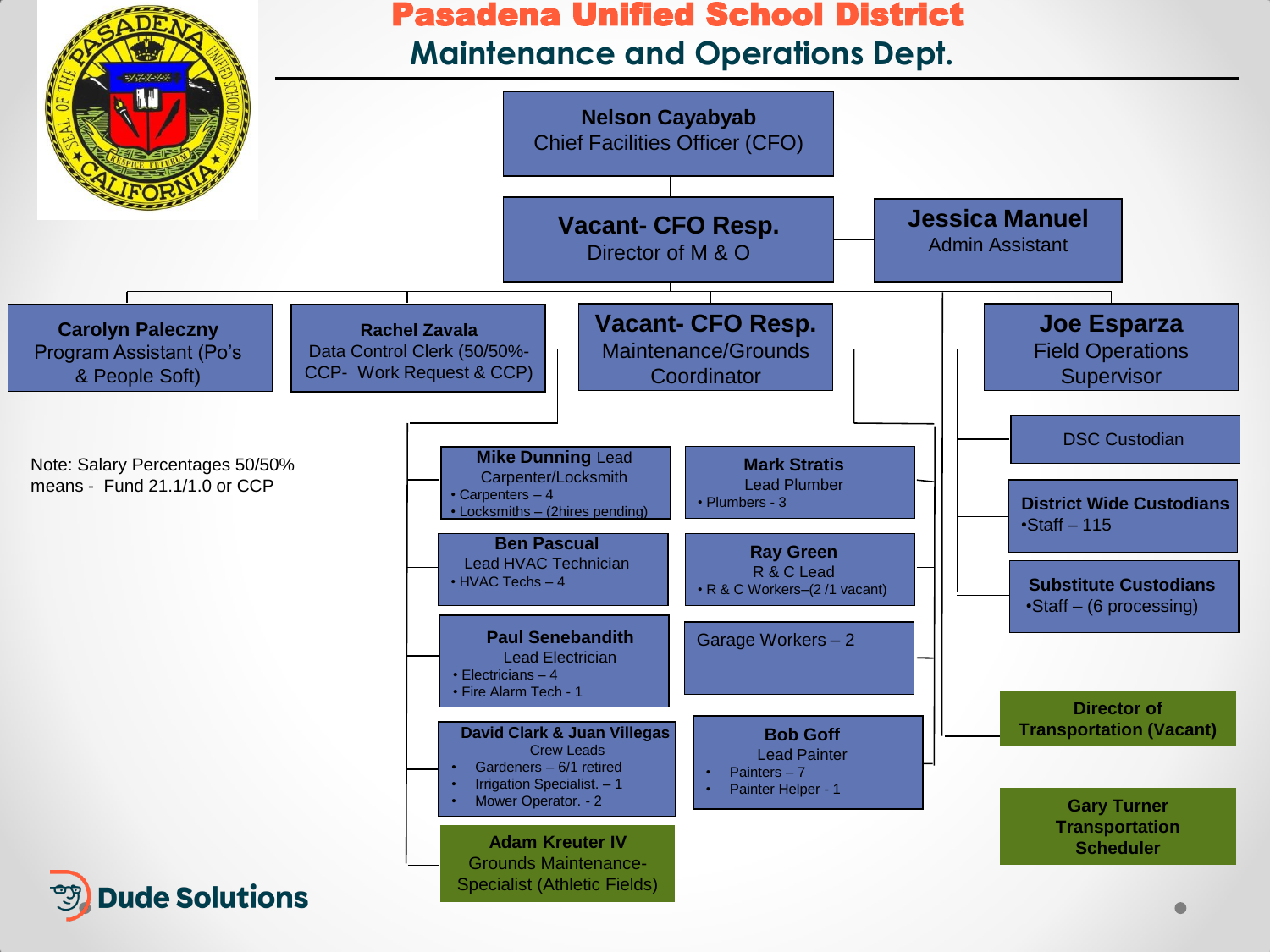#### MAINTENANCE OPERATIONS MULTI YEAR ACTUALS SUMMARY 8‐21‐18

| Division Chief | (A  )                     |
|----------------|---------------------------|
| Fund           | 01.0                      |
| SiteType       | Department                |
| DivisionGroup  | Maintenance and Operation |

| <b>Row Labels</b>                                                        | <b>2016-17 Actuals</b>       | 2017-18 Second<br>Interim    | 2017-18<br><b>Unaudited</b><br><b>Actuals</b> | 2018-19 Adopted 18-19 Budget to<br><b>Budget</b> | Variance<br>17-18 Actual |
|--------------------------------------------------------------------------|------------------------------|------------------------------|-----------------------------------------------|--------------------------------------------------|--------------------------|
| <b>Expenditure</b>                                                       |                              |                              |                                               |                                                  |                          |
| <b>100 - Civic Center Permits</b>                                        | 205,383                      | 189,324                      | 192,662                                       | 161,002                                          | (31,660)                 |
| 00000.0 - Unrestricted Resource                                          | 205,383                      | 189.324                      | 99,322                                        | 161,002                                          | 61,680                   |
| <b>Classified Salaries</b>                                               | 149,120                      | 116,000                      | 53,547                                        | 88,502                                           | 34,955                   |
| <b>Employee Benefits</b>                                                 | 41,381                       | 33,324                       | 21,938                                        | 27,500                                           | 5,562                    |
| <b>Materials and Supplies</b>                                            | 7,158                        | 19,000                       | 7,963                                         | 15,000                                           | 7,037                    |
| <b>Contracted Services</b>                                               | 7,724                        | 21,000                       | 15,874                                        | 30,000                                           | 14,126                   |
| <b>Capital Outlay</b>                                                    | $\mathbf{0}$                 | $\mathbf{0}$                 | 0                                             | $\mathbf{0}$                                     | $\mathbf{0}$             |
| 81500.0 - On-Going Major Maintenance                                     | $\mathbf 0$                  | 0                            | 93,341                                        | $\mathbf 0$                                      | (93, 341)                |
| <b>Classified Salaries</b>                                               | $\mathbf{0}$                 | $\mathbf{0}$                 | 93,341                                        | $\mathbf{0}$                                     | (93, 341)                |
|                                                                          |                              |                              |                                               |                                                  |                          |
| 116 - Emergency Preparedness                                             | 134,931                      | $\mathbf 0$                  | 0                                             | 0                                                | 0                        |
| 00000.0 - Unrestricted Resource                                          | 134,931                      | 0                            | 0                                             | $\mathbf 0$                                      | $\mathbf 0$              |
| <b>Materials and Supplies</b>                                            | 39,120                       | $\mathbf{0}$                 | 0                                             | $\mathbf{0}$                                     | $\mathbf 0$              |
| <b>Contracted Services</b>                                               | 95,811                       | $\mathbf{0}$                 | $\mathbf{0}$                                  | $\mathbf{0}$                                     | $\mathbf{0}$             |
| 167 - Energy Education                                                   | 590,324                      | 28,260                       | 0                                             | 0                                                | 0                        |
| 00000.0 - Unrestricted Resource                                          | 468,568                      | 28,260                       | 0                                             | $\mathbf{0}$                                     | $\mathbf 0$              |
| <b>Certificated Salaries</b>                                             | 118,572                      | 23,466                       | $\mathbf{0}$                                  | $\mathbf{0}$                                     | $\mathbf{0}$             |
| <b>Employee Benefits</b>                                                 | 42,107                       | 4,794                        | 0                                             | $\mathbf{0}$                                     | $\mathbf 0$              |
| <b>Contracted Services</b>                                               | 307,889                      | $\mathbf{0}$                 | $\mathbf{0}$                                  | $\mathbf{0}$                                     | $\mathbf{0}$             |
|                                                                          |                              | 0                            | 0                                             | 0                                                | $\mathbf 0$              |
| 62300.0 - California Clean Energy Jobs A<br><b>Certificated Salaries</b> | 121,756<br>8,880             | $\mathbf{0}$                 | $\mathbf{0}$                                  | $\mathbf{0}$                                     | $\mathbf{0}$             |
| <b>Classified Salaries</b>                                               | 14,205                       | $\mathbf{0}$                 | 0                                             | $\mathbf{0}$                                     | $\mathbf{0}$             |
| <b>Employee Benefits</b>                                                 | 4,797                        | $\mathbf{0}$                 | 0                                             | $\mathbf{0}$                                     | $\mathbf{0}$             |
| <b>Materials and Supplies</b>                                            | 82,206                       | $\mathbf{0}$                 | $\mathbf{0}$                                  | $\mathbf{0}$                                     | $\mathbf{0}$             |
| <b>Contracted Services</b>                                               | 11,668                       | $\mathbf 0$                  | 0                                             | 0                                                | $\mathbf{0}$             |
| <b>Capital Outlay</b>                                                    | 0                            | $\mathbf{0}$                 | $\mathbf{0}$                                  | 0                                                | $\mathbf{0}$             |
|                                                                          |                              |                              |                                               |                                                  |                          |
| 198 - Maintenance and Operation                                          | 4,803,351                    | 4,571,953                    | 4,273,801                                     | 5,030,568                                        | 756,767                  |
| 00000.0 - Unrestricted Resource                                          | 0                            | 0                            | 0                                             | 0                                                | 0                        |
| <b>Classified Salaries</b>                                               | $\mathbf{0}$<br>$\mathbf{0}$ | $\mathbf{0}$<br>$\mathbf{0}$ | $\mathbf{0}$                                  | $\mathbf{0}$<br>$\mathbf{0}$                     | $\mathbf{0}$             |
| <b>Employee Benefits</b>                                                 |                              |                              | $\mathbf{0}$                                  |                                                  | $\mathbf{0}$             |
| 81500.0 - On-Going Major Maintenance                                     | 4,803,351                    | 4,571,953                    | 4,273,801                                     | 5,030,568                                        | 756,767                  |
| <b>Classified Salaries</b>                                               | 2,108,185                    | 2,143,394                    | 2,002,234                                     | 2,235,267                                        | 233,033                  |
| <b>Employee Benefits</b>                                                 | 1,151,485                    | 1,221,517                    | 1,109,291                                     | 1,283,501                                        | 174,210                  |
| <b>Materials and Supplies</b>                                            | 583,049                      | 369,349                      | 374,245                                       | 614,900                                          | 240,655                  |
| <b>Contracted Services</b>                                               | 787,364                      | 734,882                      | 691,349                                       | 796,900                                          | 105,551                  |
| <b>Capital Outlay</b>                                                    | 173,269                      | 102,811                      | 96,683                                        | 100,000                                          | 3,317                    |
| <b>208 - Custodial Operations</b>                                        | 1,352,048                    | 1,042,739                    | 1,191,768                                     | 817,976                                          | (373, 792)               |
| 00000.0 - Unrestricted Resource                                          | 1,352,048                    | 907,951                      | 1,057,011                                     | 817,976                                          | (239, 035)               |
| <b>Classified Salaries</b>                                               | 566,344                      | 330,752                      | 381,437                                       | 308,528                                          | (72, 909)                |
| <b>Employee Benefits</b>                                                 | 175,088                      | 161,313                      | 173,041                                       | 165,603                                          | (7, 438)                 |
| <b>Materials and Supplies</b>                                            | 328,331                      | 232,891                      | 328,816                                       | 106,300                                          | (222, 516)               |
| <b>Contracted Services</b>                                               | 282,285                      | 182,995                      | 173,717                                       | 237,545                                          | 63,828                   |
|                                                                          |                              |                              |                                               |                                                  |                          |
| 07230.0 - Transportation Home To School                                  | 0                            | 0                            | 0                                             | 0                                                | 0                        |
| <b>Materials and Supplies</b>                                            | $\pmb{0}$                    | $\mathbf 0$                  | 0                                             | $\mathbf{0}$                                     | $\mathbf{0}$             |
| 90500.0 - Civic Center Permits                                           | 0                            | 134,788                      | 134,757                                       | 0                                                | (134, 757)               |
| <b>Classified Salaries</b>                                               | $\pmb{0}$                    | 110,070                      | 110,070                                       | $\pmb{0}$                                        | (110,070)                |
| <b>Employee Benefits</b>                                                 | $\pmb{0}$                    | 24,718                       | 24,687                                        | 0                                                | (24, 687)                |
| 211 - Gardening                                                          |                              |                              |                                               |                                                  |                          |
| 00000.0 - Unrestricted Resource                                          | 976,362                      | 996,199                      | 866,069                                       | 923,762                                          | 57,693                   |
| <b>Classified Salaries</b>                                               | 976,049                      | 996,199                      | 866,069                                       | 923,762                                          | 57,693                   |
| <b>Employee Benefits</b>                                                 | 591,036<br>325,989           | 624,918<br>349,780           | 530,386<br>315,606                            | 570,325<br>341,783                               | 39,939<br>26,177         |
|                                                                          |                              |                              |                                               |                                                  |                          |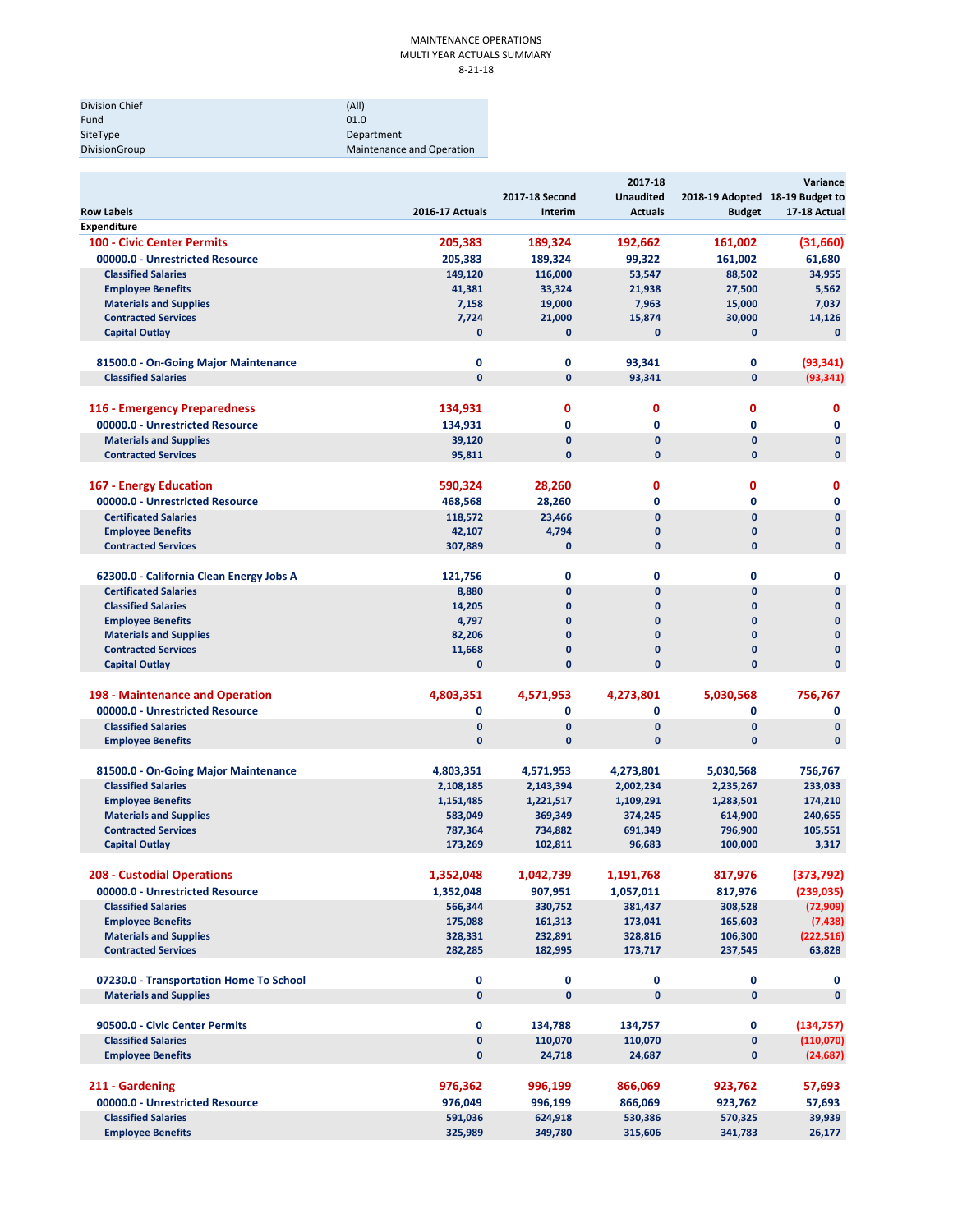#### MAINTENANCE OPERATIONS MULTI YEAR ACTUALS SUMMARY 8‐21‐18

| <b>Materials and Supplies</b>                                      | 17,538           | 21,501       | 18,927       | 11,654       | (7, 273)     |
|--------------------------------------------------------------------|------------------|--------------|--------------|--------------|--------------|
| <b>Contracted Services</b>                                         | 41,486           | $\mathbf{0}$ | 1,150        | $\mathbf{0}$ | (1, 150)     |
|                                                                    |                  |              |              |              |              |
| 90064.0 - Pasadena Water & Power Dept.                             | 313              | $\mathbf 0$  | 0            | $\mathbf 0$  | 0            |
| <b>Materials and Supplies</b>                                      | $\mathbf{0}$     | $\mathbf{0}$ | $\pmb{0}$    | $\mathbf{0}$ | $\mathbf 0$  |
| <b>Contracted Services</b>                                         | 313              | 0            | $\pmb{0}$    | $\mathbf 0$  | $\mathbf 0$  |
|                                                                    |                  |              |              |              |              |
| 212 - Transportation                                               | 5,015,868        | 4,956,868    | 4,730,261    | 4,497,188    | (233,073)    |
| 00000.0 - Unrestricted Resource                                    | 1,913            | (68)         | 82,494       | 15,000       | (67, 494)    |
| <b>Contracted Services</b>                                         | 1,913            | (68)         | 82,494       | 15,000       | (67, 494)    |
| 07230.0 - Transportation Home To School                            | 5,013,955        | 4,956,936    | 4,647,767    | 4,482,188    | (165, 579)   |
| <b>Classified Salaries</b>                                         | 88,809           | 88,809       | 87,737       | 88,809       | 1,072        |
| <b>Employee Benefits</b>                                           | 47,285           | 50,720       | 47,807       | 52,068       | 4,261        |
| <b>Materials and Supplies</b>                                      | 1,534            | 63           | 104          | 100          | (4)          |
| <b>Contracted Services</b>                                         | 4,876,327        | 4,817,344    | 4,512,119    | 4,341,211    | (170, 908)   |
|                                                                    |                  |              |              |              |              |
| 90000.0 - Gifts and Grants                                         | $\mathbf 0$      | 0            | 0            | 0            | 0            |
| <b>Contracted Services</b>                                         | $\mathbf{0}$     | $\mathbf{0}$ | $\mathbf{0}$ | $\mathbf{0}$ | $\mathbf{0}$ |
|                                                                    |                  |              |              |              |              |
| 214 - Garage                                                       | 287,292          | 297,699      | 284,709      | 255,383      | (29, 326)    |
| 00000.0 - Unrestricted Resource                                    | 287,292          | 297,699      | 284,709      | 255,383      | (29, 326)    |
| <b>Classified Salaries</b>                                         | 98,992           | 103,653      | 102,079      | 108,084      | 6,005        |
| <b>Employee Benefits</b>                                           | 58,542           | 61,859       | 61,292       | 66,145       | 4,853        |
| <b>Materials and Supplies</b>                                      | 104,663          | 95,354       | 106,661      | 31,464       | (75, 197)    |
| <b>Contracted Services</b>                                         | 25,094           | 36,833       | 14,677       | 49,690       | 35,013       |
|                                                                    |                  |              |              |              |              |
| <b>232 - HODGES CENTER</b>                                         | 27,946           | (12)         | 0            | 0            | 0            |
| 00000.0 - Unrestricted Resource                                    | 0                | (12)         | 0            | 0            | 0            |
| <b>Employee Benefits</b>                                           | $\mathbf{0}$     | (12)         | $\mathbf{0}$ | $\mathbf{0}$ | $\pmb{0}$    |
|                                                                    |                  | $\mathbf 0$  | 0            | $\mathbf 0$  | $\mathbf 0$  |
| 81500.0 - On-Going Major Maintenance<br><b>Contracted Services</b> | 27,946<br>27,946 | $\mathbf{0}$ | $\pmb{0}$    | $\mathbf{0}$ | $\mathbf 0$  |
|                                                                    |                  |              |              |              |              |
| 710 - Facilities                                                   | 203,976          | 0            | 0            | 0            | 0            |
| 00000.0 - Unrestricted Resource                                    |                  | $\mathbf 0$  | 0            | 0            | 0            |
| <b>Materials and Supplies</b>                                      | 15,119<br>15,030 | $\mathbf{0}$ | $\pmb{0}$    | $\mathbf{0}$ | $\mathbf 0$  |
| <b>Contracted Services</b>                                         | 89               | $\mathbf{0}$ | $\mathbf{0}$ | $\mathbf{0}$ | $\mathbf{0}$ |
|                                                                    |                  |              |              |              |              |
| 62250.0 - EMERGENCY REPAIR PROG-WILLIAMS                           | $\mathbf 0$      | $\mathbf 0$  | 0            | $\mathbf 0$  | 0            |
| <b>Contracted Services</b>                                         | $\mathbf 0$      | $\mathbf{0}$ | 0            | $\mathbf{0}$ | $\mathbf 0$  |
| <b>Capital Outlay</b>                                              | $\mathbf{0}$     | $\mathbf{0}$ | $\mathbf 0$  | $\mathbf{0}$ | $\mathbf{0}$ |
|                                                                    |                  |              |              |              |              |
| 90000.0 - Gifts and Grants                                         | 159,650          | $\mathbf 0$  | 0            | 0            | 0            |
| <b>Classified Salaries</b>                                         | 126,871          | $\mathbf{0}$ | 0            | $\mathbf{0}$ | $\mathbf 0$  |
| <b>Employee Benefits</b>                                           | 10,247           | 0            | $\Omega$     | $\mathbf{0}$ | $\Omega$     |
| <b>Materials and Supplies</b>                                      | 21,771           | 0            | 0            | $\mathbf 0$  | $\mathbf 0$  |
| <b>Contracted Services</b>                                         | 761              | 0            | $\mathbf 0$  | $\mathbf{0}$ | $\mathbf 0$  |
|                                                                    |                  |              |              |              |              |
| 90064.0 - Pasadena Water & Power Dept.                             | 29,208           | $\mathbf 0$  | 0            | 0            | 0            |
| <b>Materials and Supplies</b>                                      | 29,208           | $\mathbf{0}$ | $\pmb{0}$    | $\mathbf 0$  | $\mathbf 0$  |
| <b>Contracted Services</b>                                         | 0                | 0            | 0            | $\mathbf 0$  | 0            |
| <b>Grand Total</b>                                                 | 13,597,481       | 12,083,030   | 11,539,271   | 11,685,879   | 146,608      |
|                                                                    |                  |              |              |              |              |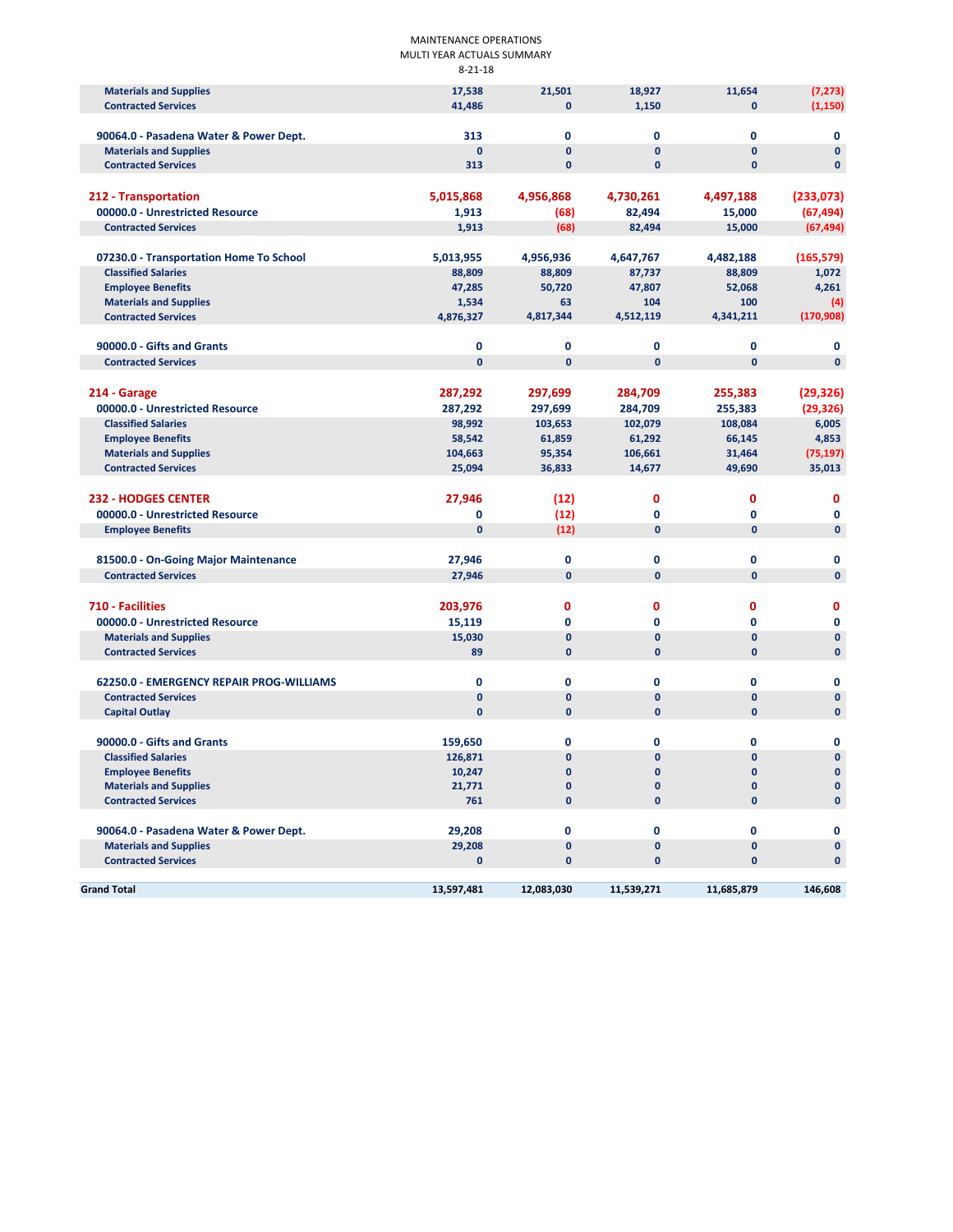## KPI's for M&O

**What will these Key Performance Indicators (KPIs) allow the Chief to do?**



Increase maintenance staff efficiency and overall productivity, streamline workflows, improve customer engagement and satisfaction, capture and show productivity gains, and track overall health of your maintenance program



Determine success of your preventive maintenance program, transition to being more proactive, reduce backlogged work, increase life expectancy of equipment, and decrease catastrophic failures

### **Time Frame FY 17-18**

### **Key Performance Indicators (KPIs): Past 12 Months Trends: Past 3 Years**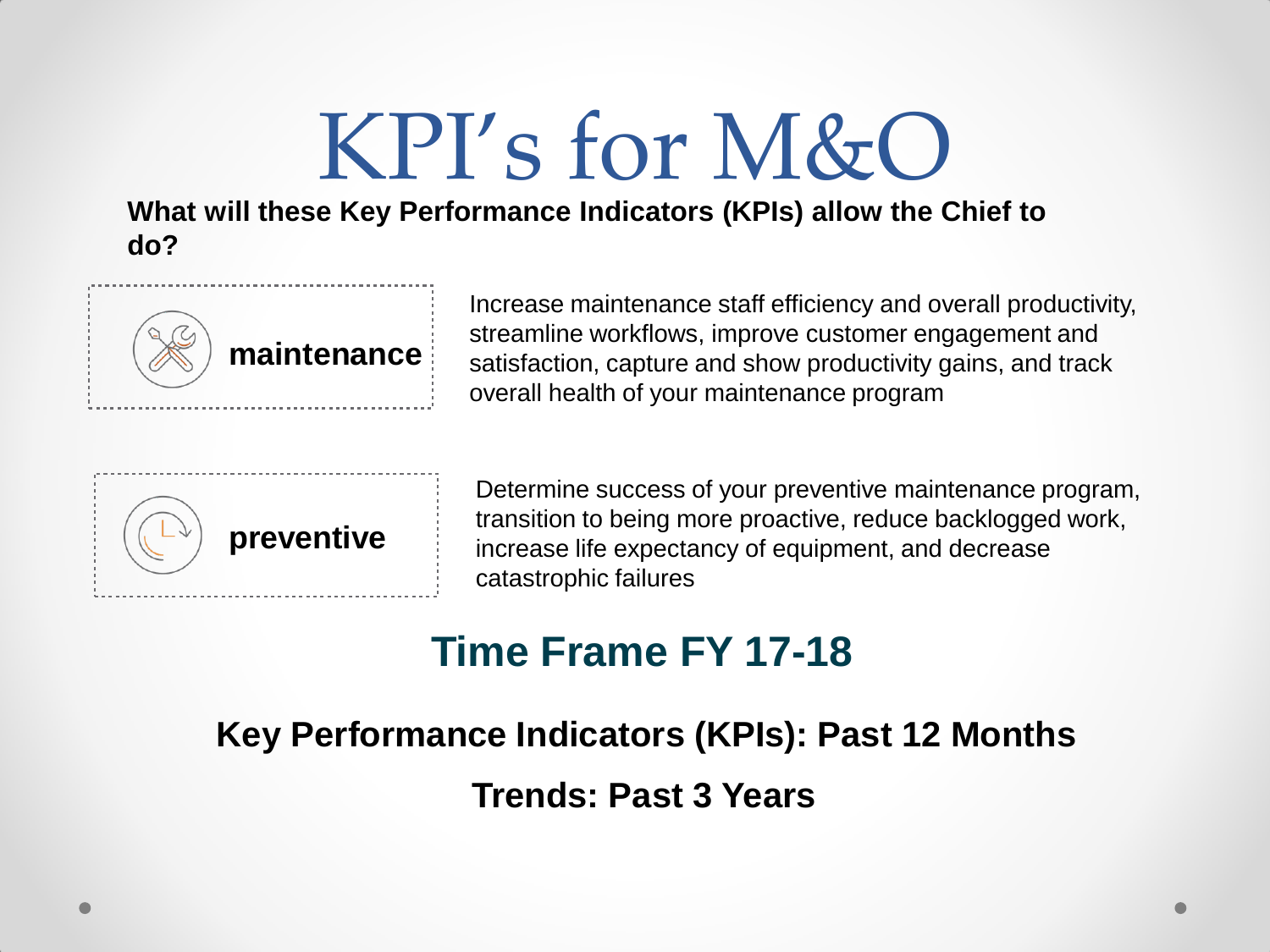# Total # of WOs by Year

# WOs by Month/Year



Trend: Past 3 Years based on Created Data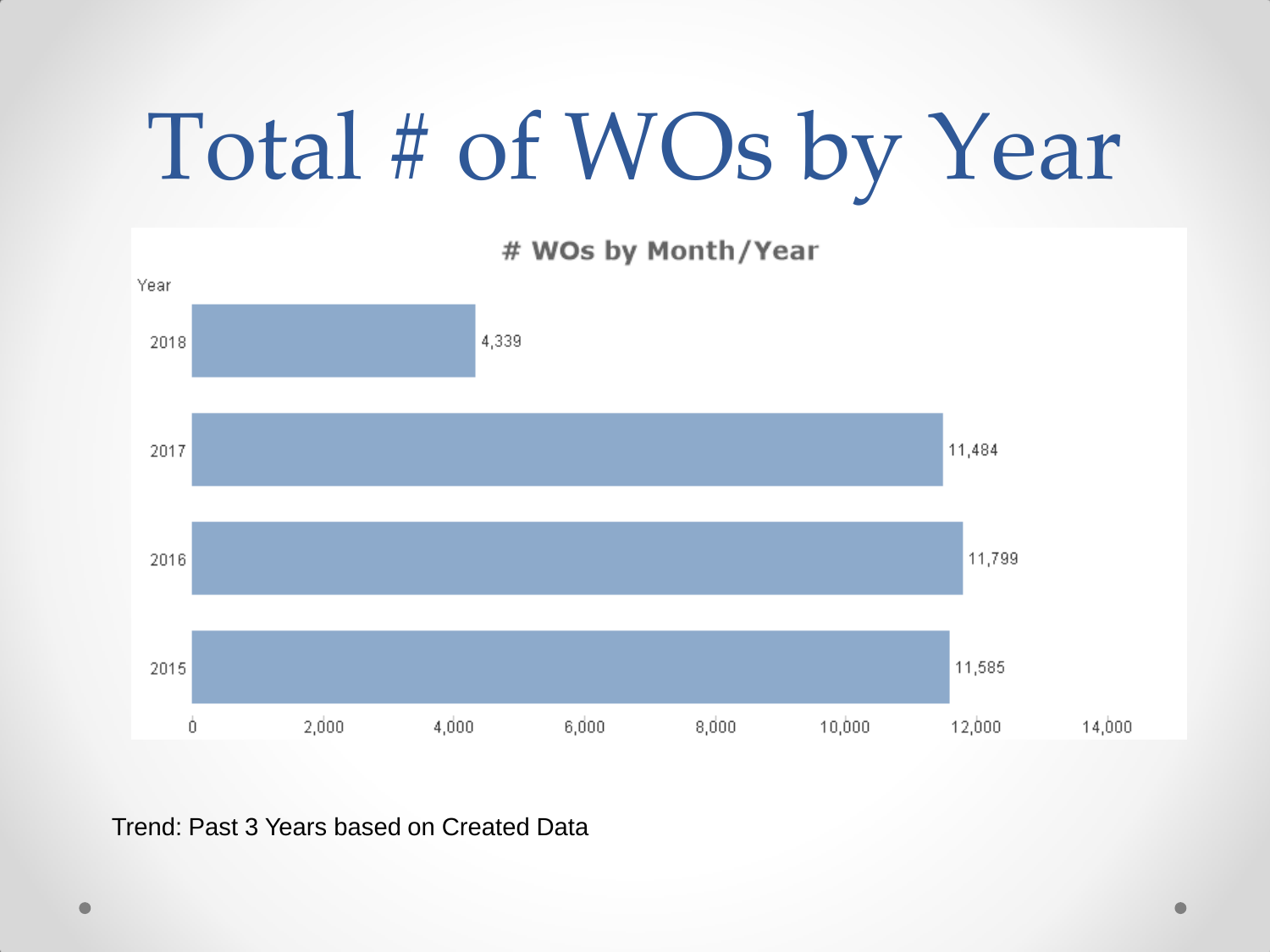## Total # of WOs by Month/Year

# WOs by Month/Year



Trend: Past 3 Years based on Created Date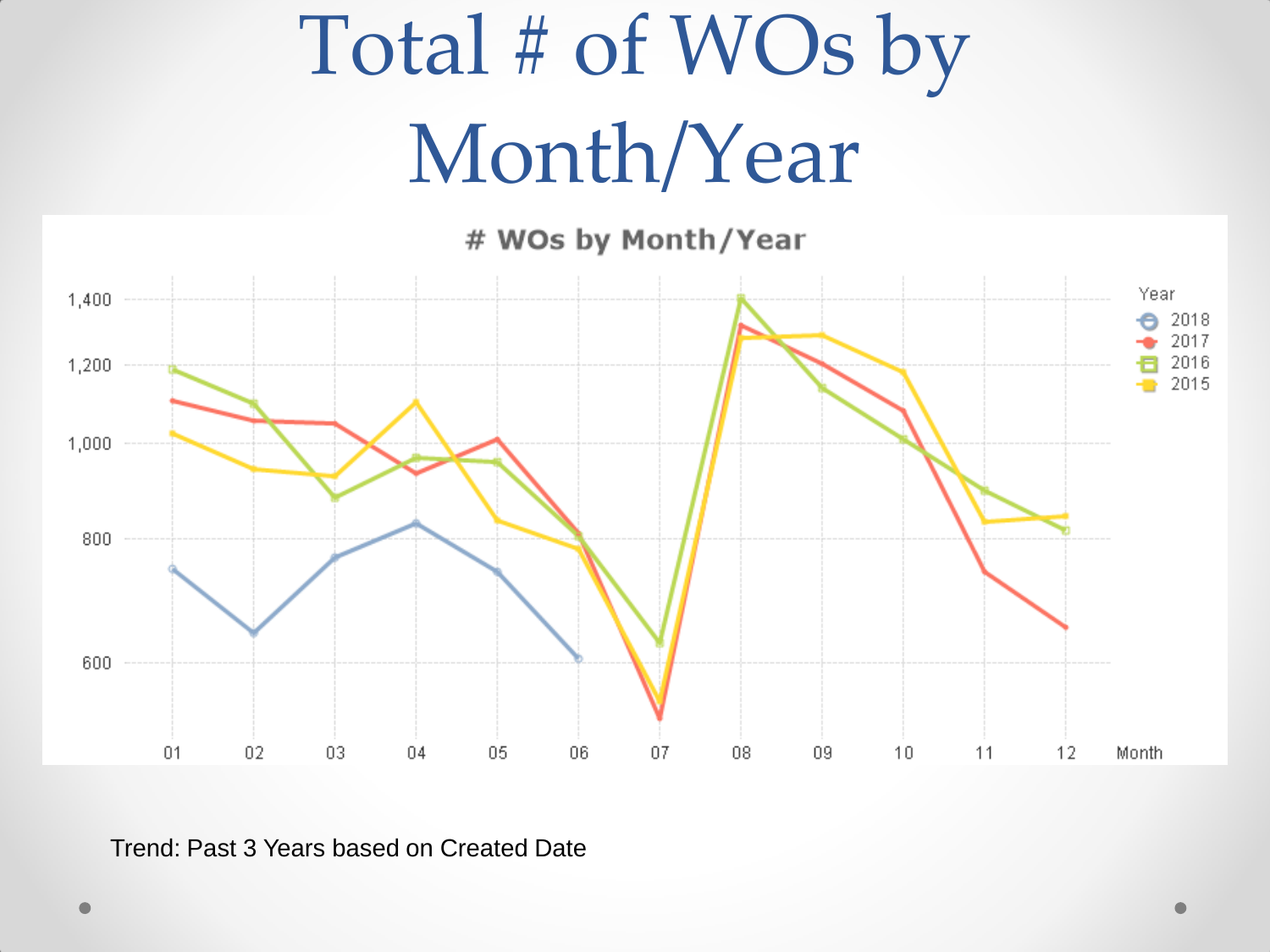# Total # of WOs by Year

# WOs by Month/Year



Trend: Past 3 Years based on Created Date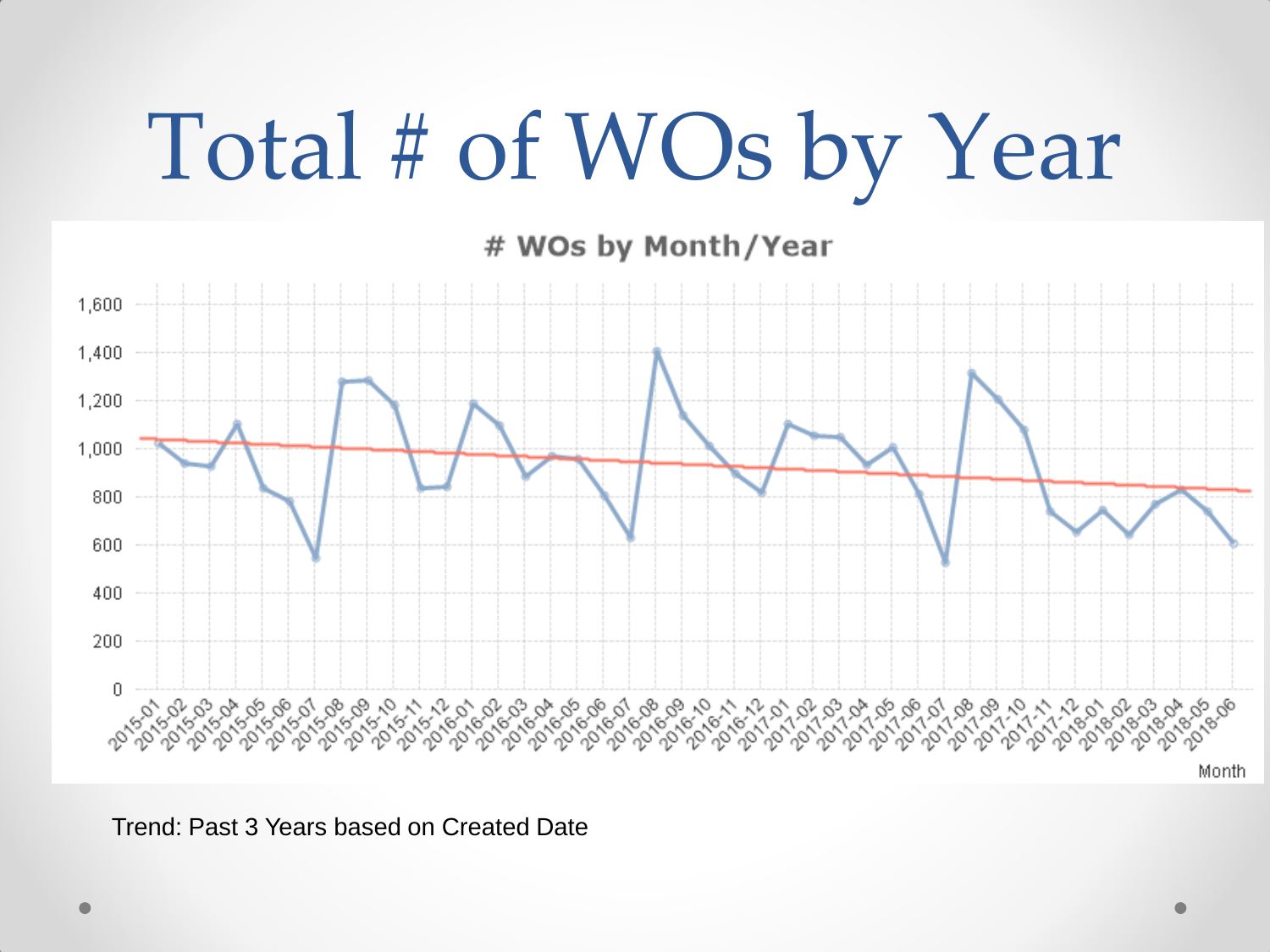## % of WOs Completed in Less than a Week



This KPI indicates how much work an institution is able to complete in 7 calendar days. Below the national average suggests potential process improvements for managing and completing work. Above the national average could be a sign you have embraced mobile, your staff completes their own work assignments online and/or have reduced (or eliminated) paper in your processes. This compares Completion Date – Start Date (uses Request Date if Start Date is not used) for WO's with a Priority of Low, Med or High & ignores PM's to see what % of PM WO's are completed in 7 Days or Less. (Rolling 12 Months)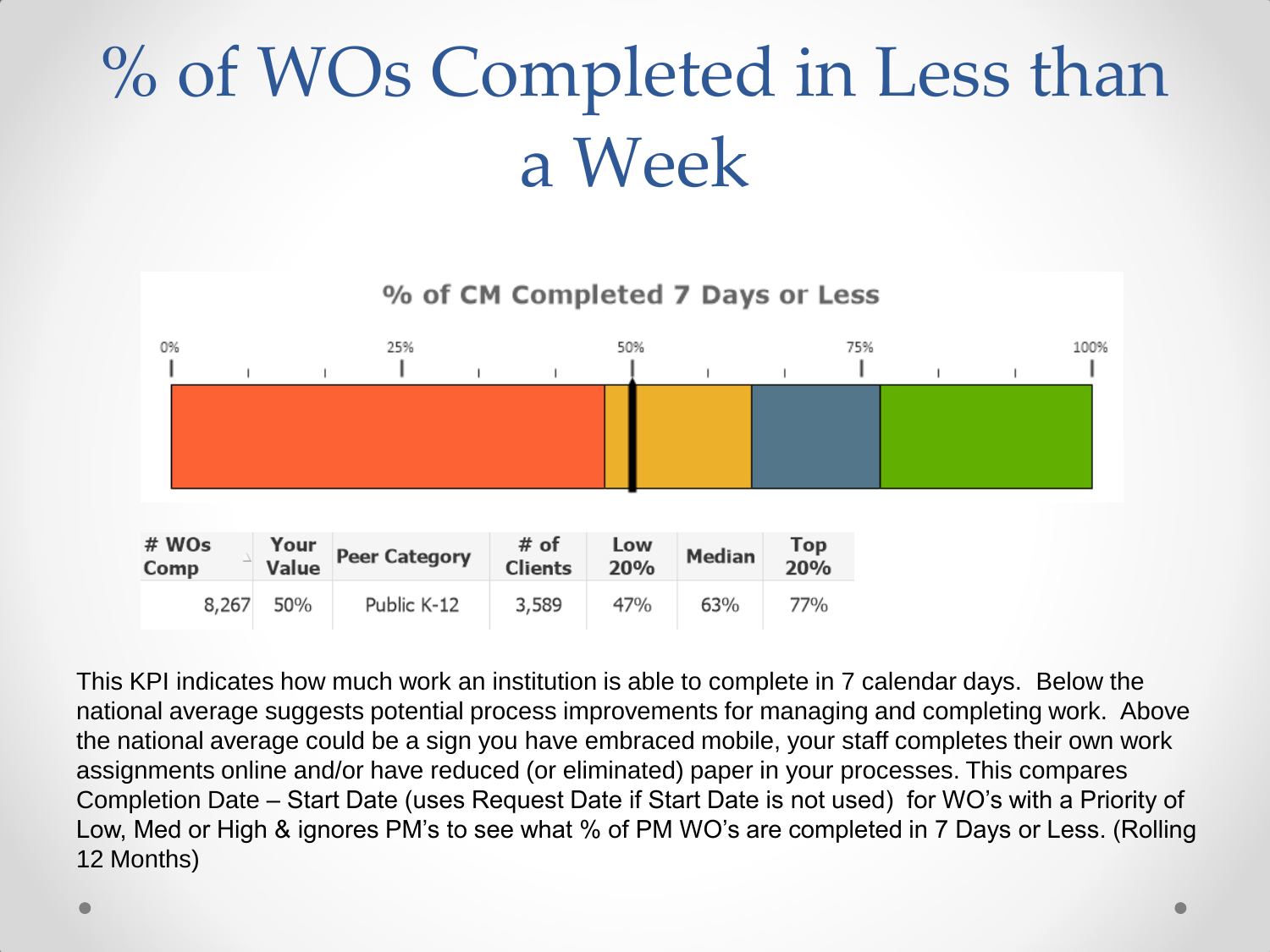## % CM WOs Completed in a Week by Month/Year

% of WOs Completed in Less than Week (Completion Date)



This compares Completion Date – Start Date (uses Request Date if Start Date is not used) for WO's with a Priority of Low, Med or High & ignores PM's to see what % of PM WO's are completed in 7 Days or Less. (Trend: Past 3 Years based on Completion Date)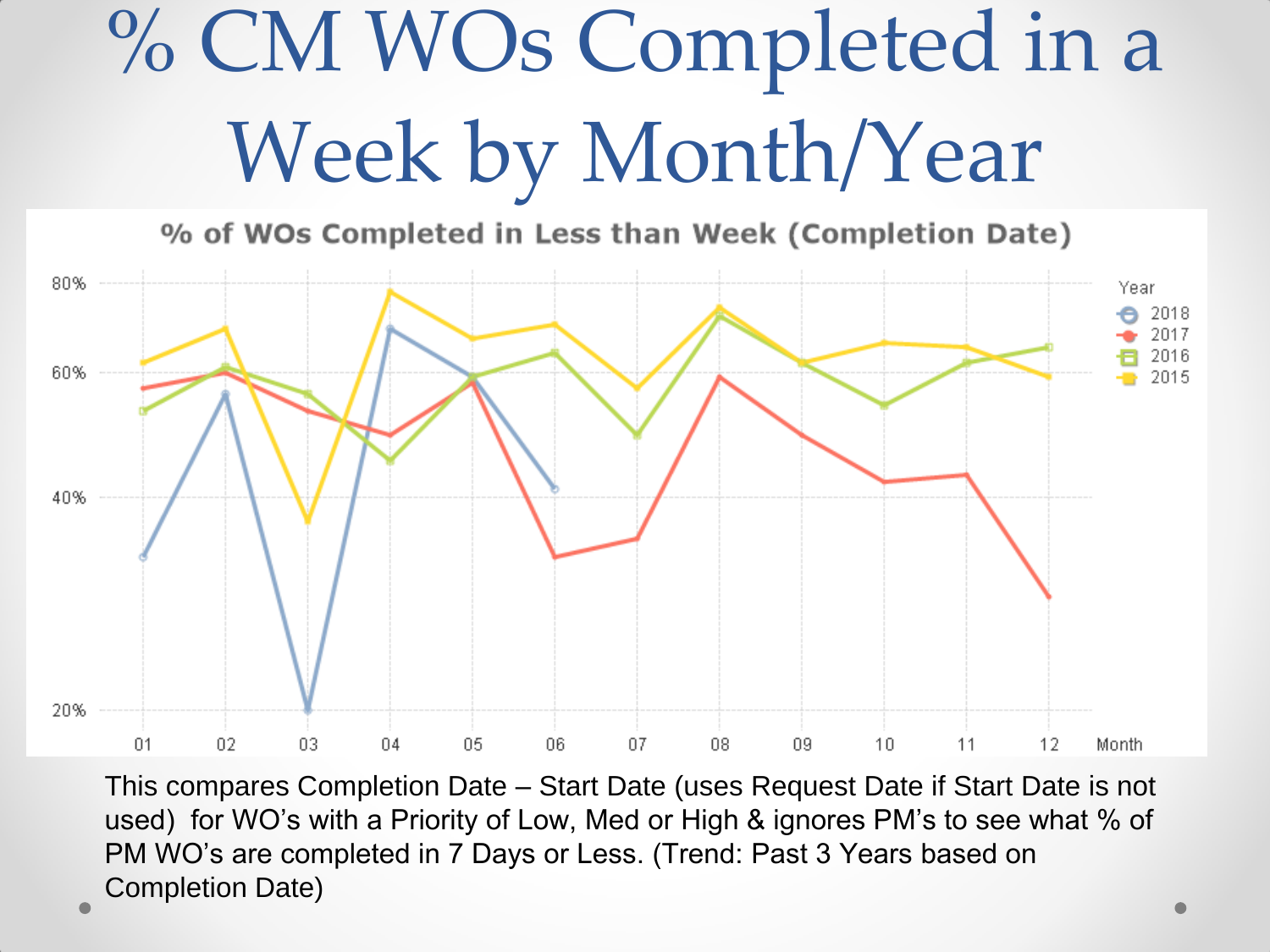## % CM WOs Completed in a Week by Year

% of WOs Completed in Less than Week (Completion Date)



Trend: Past 3 Years based on Completion Date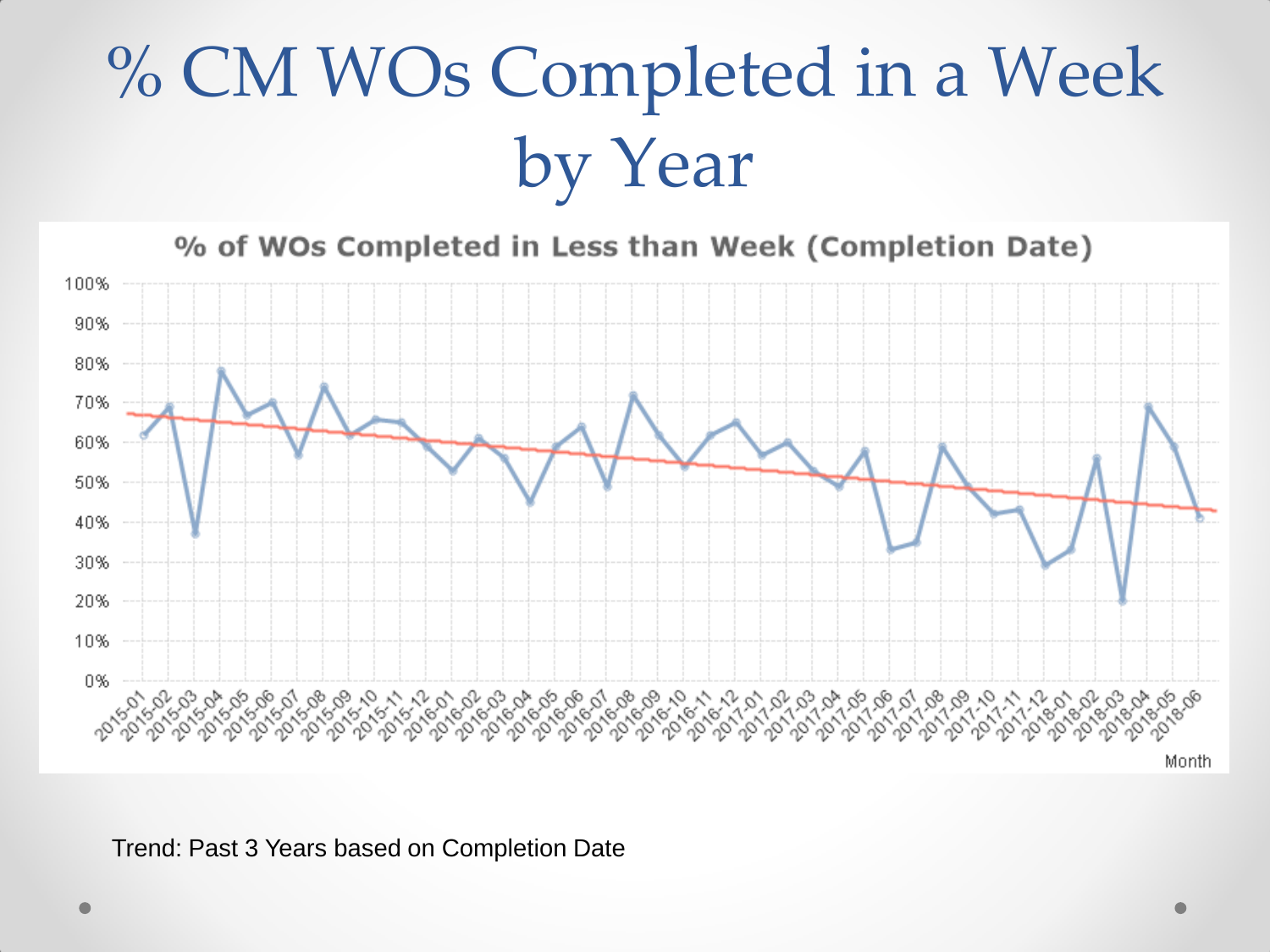## Who Creates Work Orders?

% of WOs Created by Role



KPI: Rolling 12 Months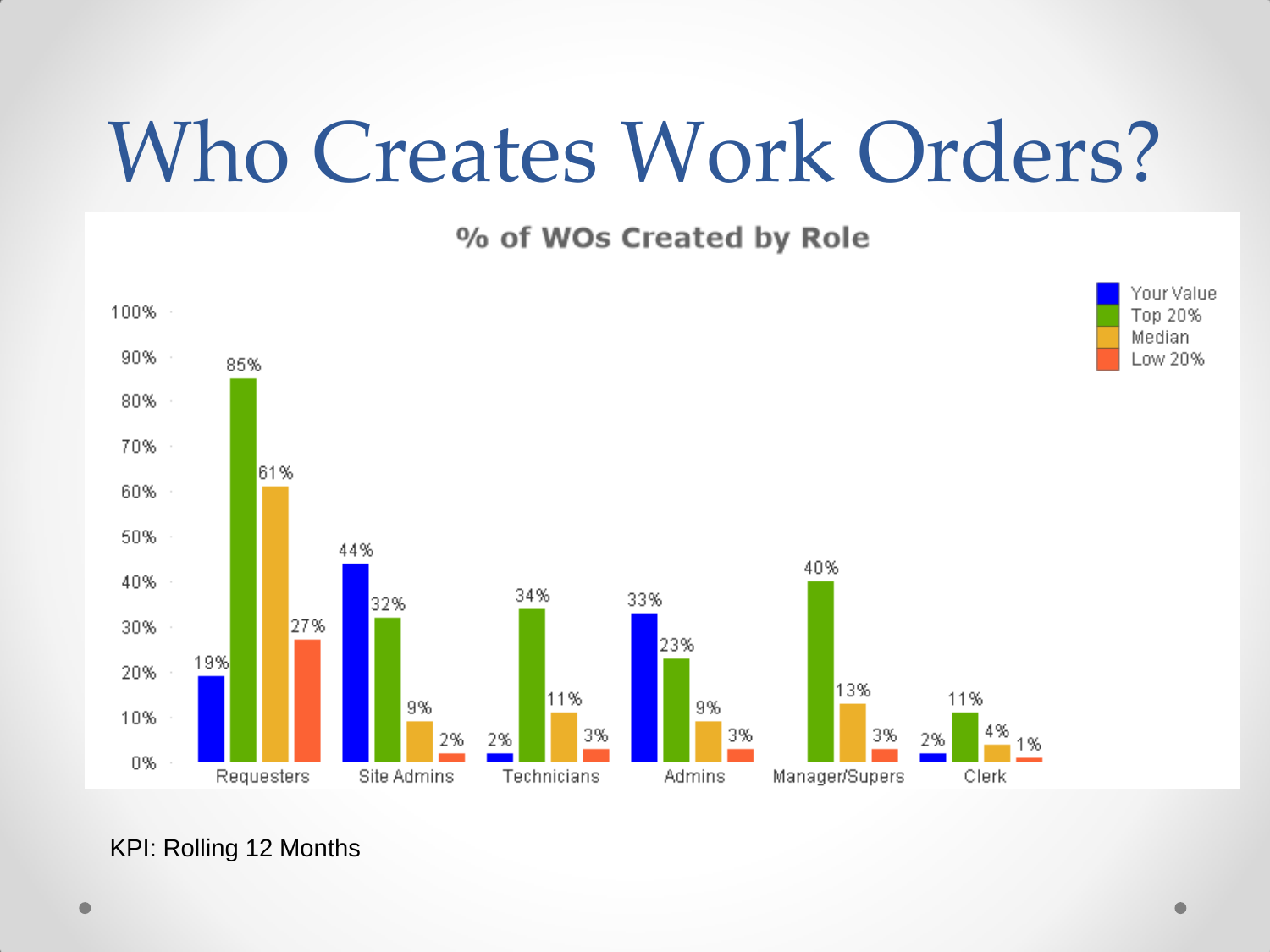## % of WOs from Request Portal



### % of WOs Entered by Requesters

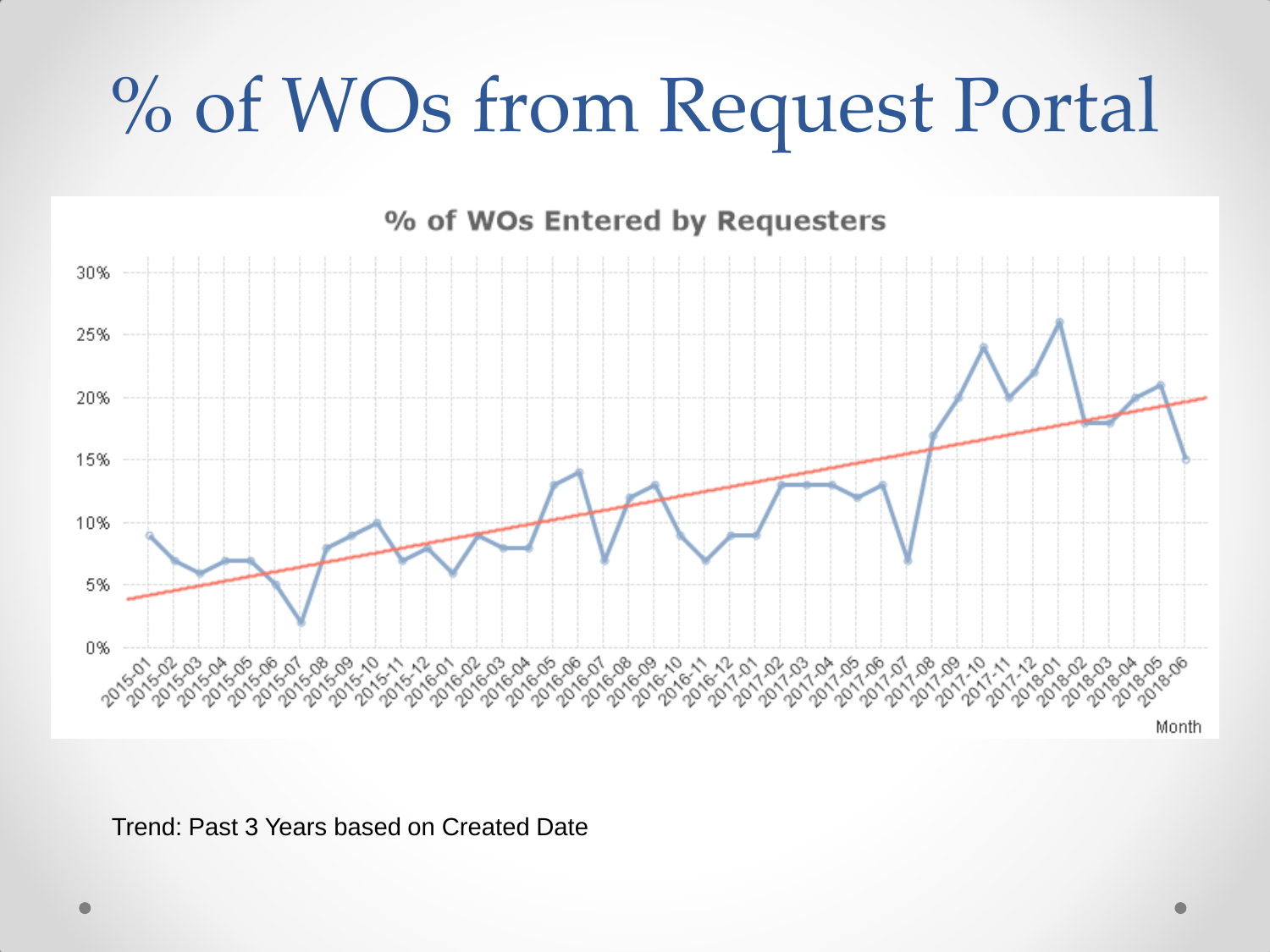

Trend: Past 3 Years based on Created Date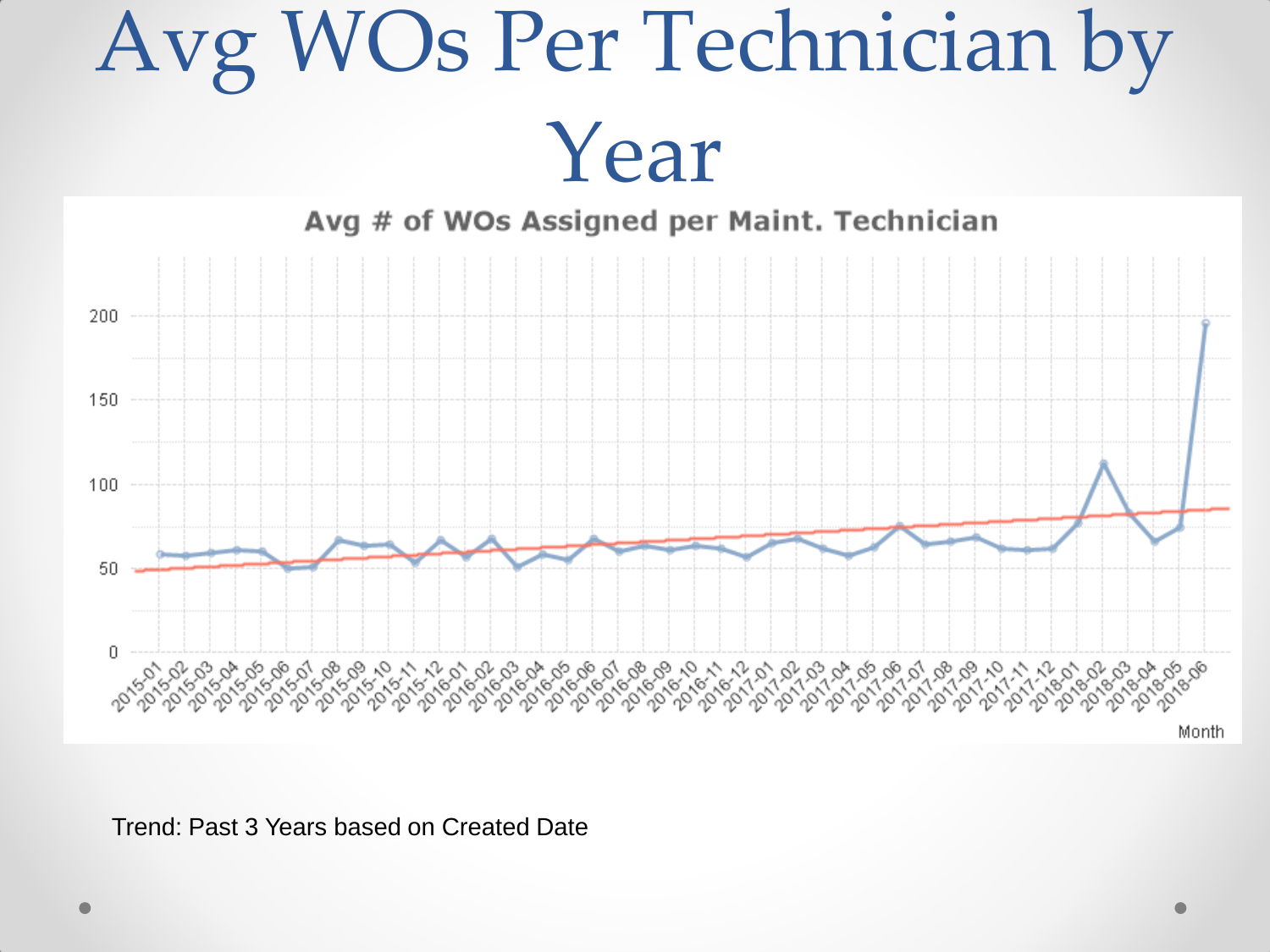# Average Hours Per Employee Per Week



This metric reflects how well you are capturing labor transaction data along with the productivity of your staff. The hours captured in this metric are "wrench turning" hours that are performed on the actual work order. Institutions that implement productivity strategies increase wrench turning time up to four hours per week. That's the equivalent of adding more than a month of productive time per year. Employees are users with more than 500 hours, but less than 3,000 in a rolling 12 months window.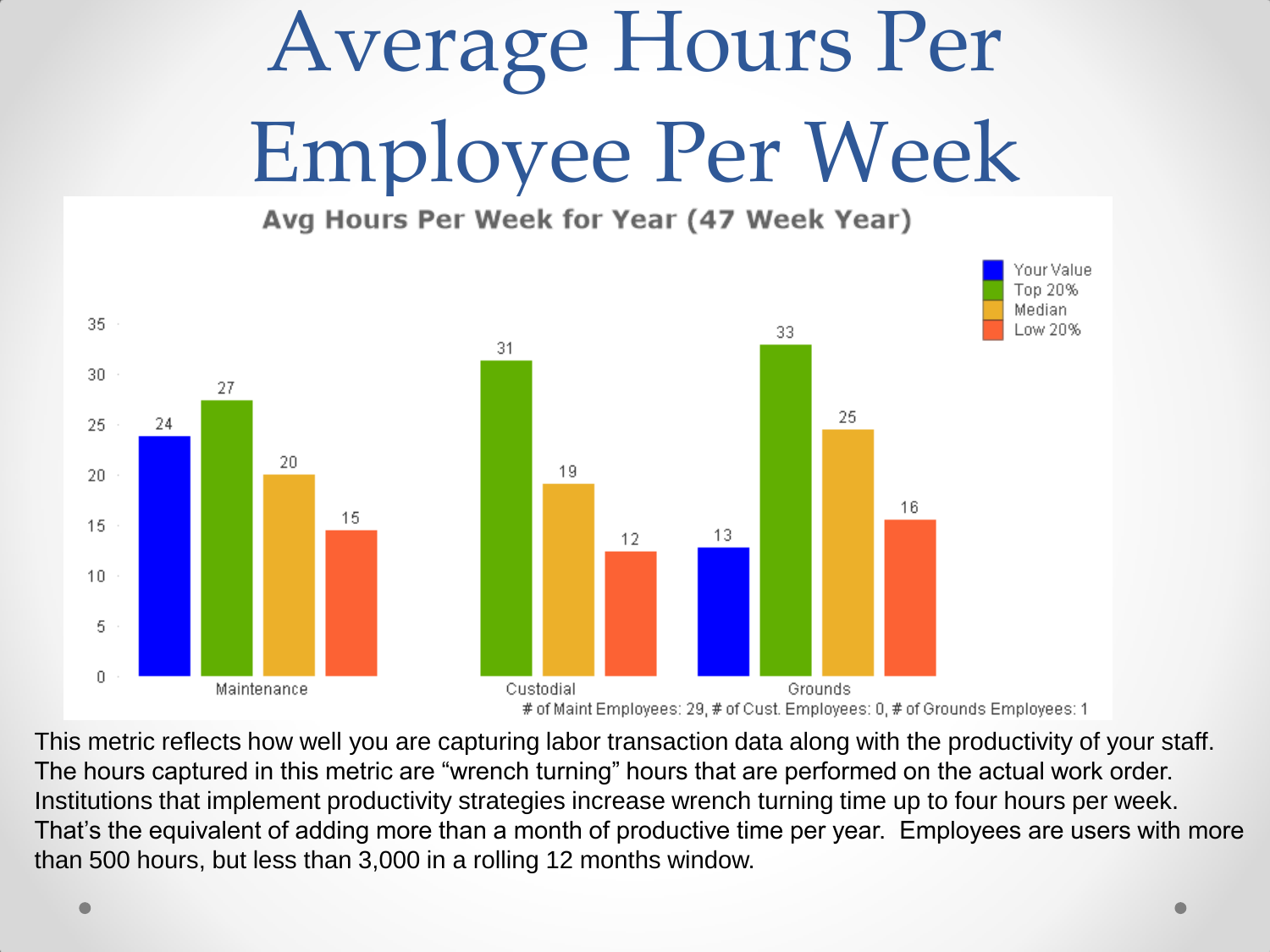## Ratio of PM Work Orders to Work Orders

**Ratio of Planned to Corrective Maintenance** 



| $#$ CM WOs $#$ PM WOs<br>Comp | Comp | Value | your Peer Category | # of<br><b>Clients</b> | 20% | $\begin{array}{ c c }\n\hline\n\text{Low} & \text{Median}\n\end{array}$ | Top<br>20% |
|-------------------------------|------|-------|--------------------|------------------------|-----|-------------------------------------------------------------------------|------------|
| 8,267                         | 31   | $0\%$ | Public K-12        | 2,916                  | 5%  | 19%                                                                     | 50%        |

This metric lets you evaluate how successful your institution has been at transitioning from a reactive to a proactive mindset and indicates how much of your M&O resources are dedicated to PM vs Reactive work. As more time is invested into PMs, you should see a decrease in reactive work, an increase in cycle times and an improved learning environment. (Rolling 12 Months)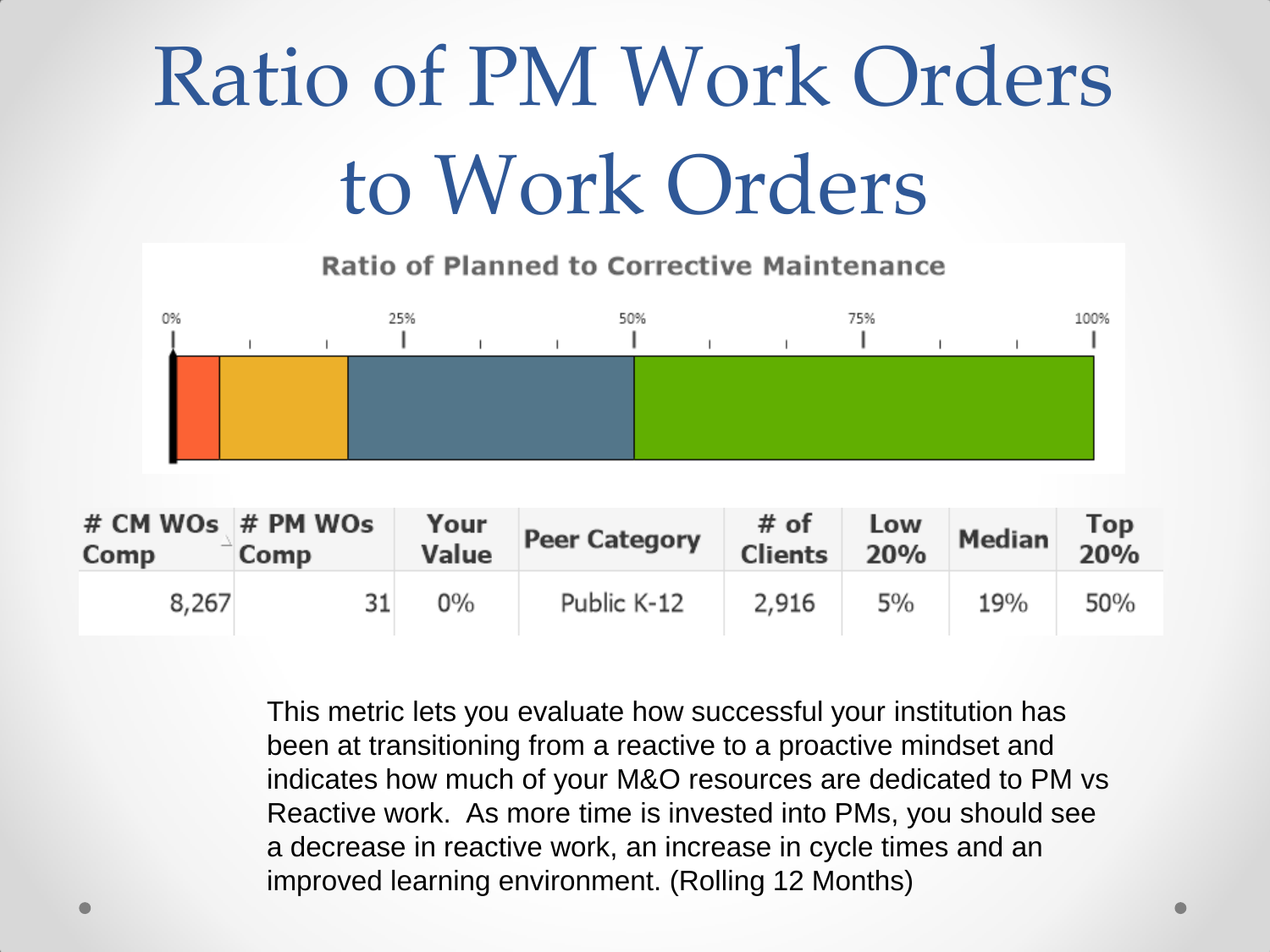### Percentage of PM WOs Completed in a Month or Less



This metric is a measurement of the responsiveness of proactive work. An above average measurement here leads to higher productivity and a decrease in backlog. This compares Completion Date – Start Date (uses Request Date if Start Date is not used) to see what % of PM WO's are completed in 30 Days or Less. (Rolling 12 Months)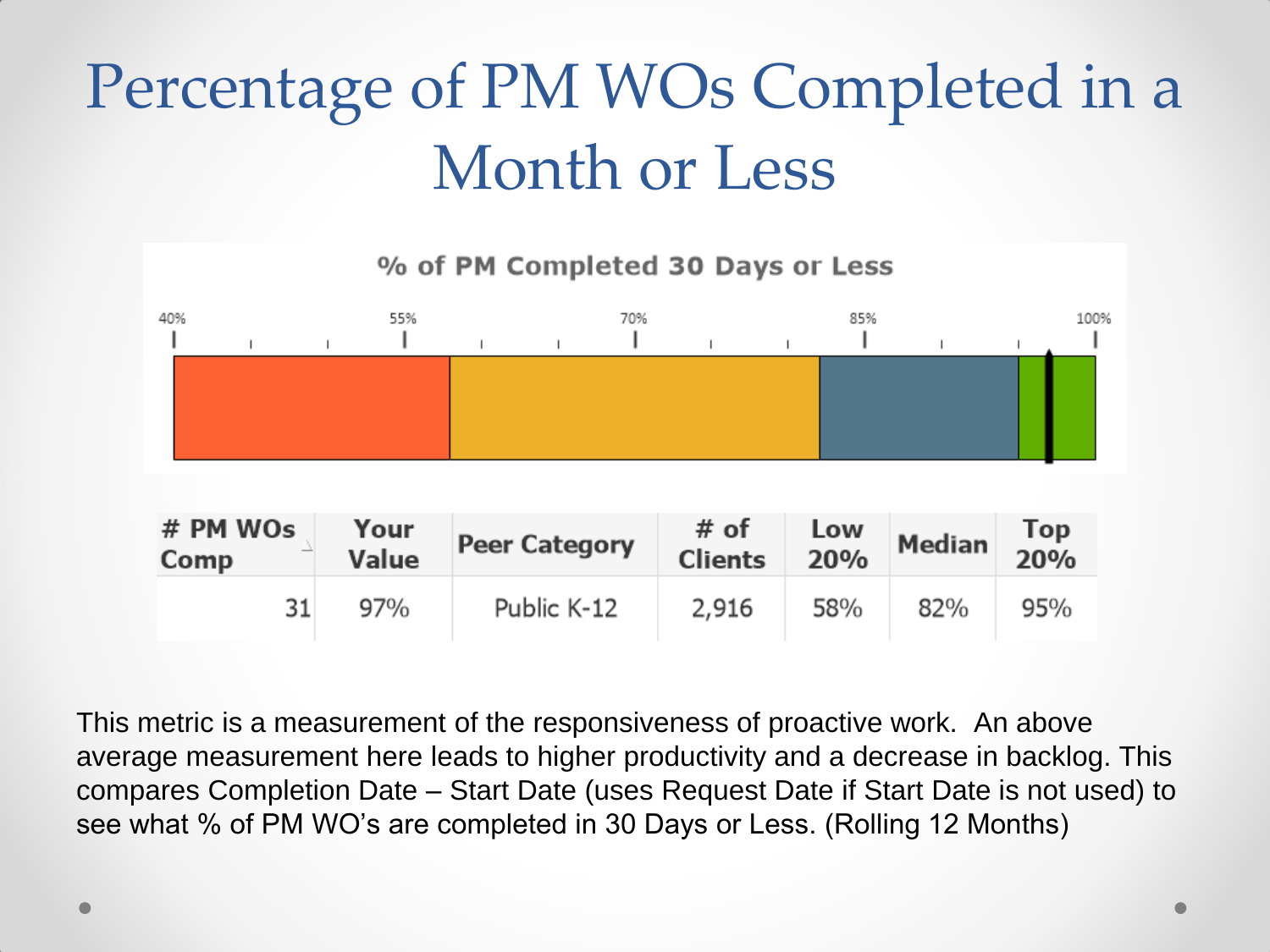### % of PM's with Equipment



| <b>Peer Category</b> | $#$ of<br>Equipment | $#$ PM<br><b>Schedules</b> | Your Value Low 20% Median Top 20% |     |     |     |
|----------------------|---------------------|----------------------------|-----------------------------------|-----|-----|-----|
| Public K-12          | 249                 | 40                         | $0\%$                             | 14% | 53% | 94% |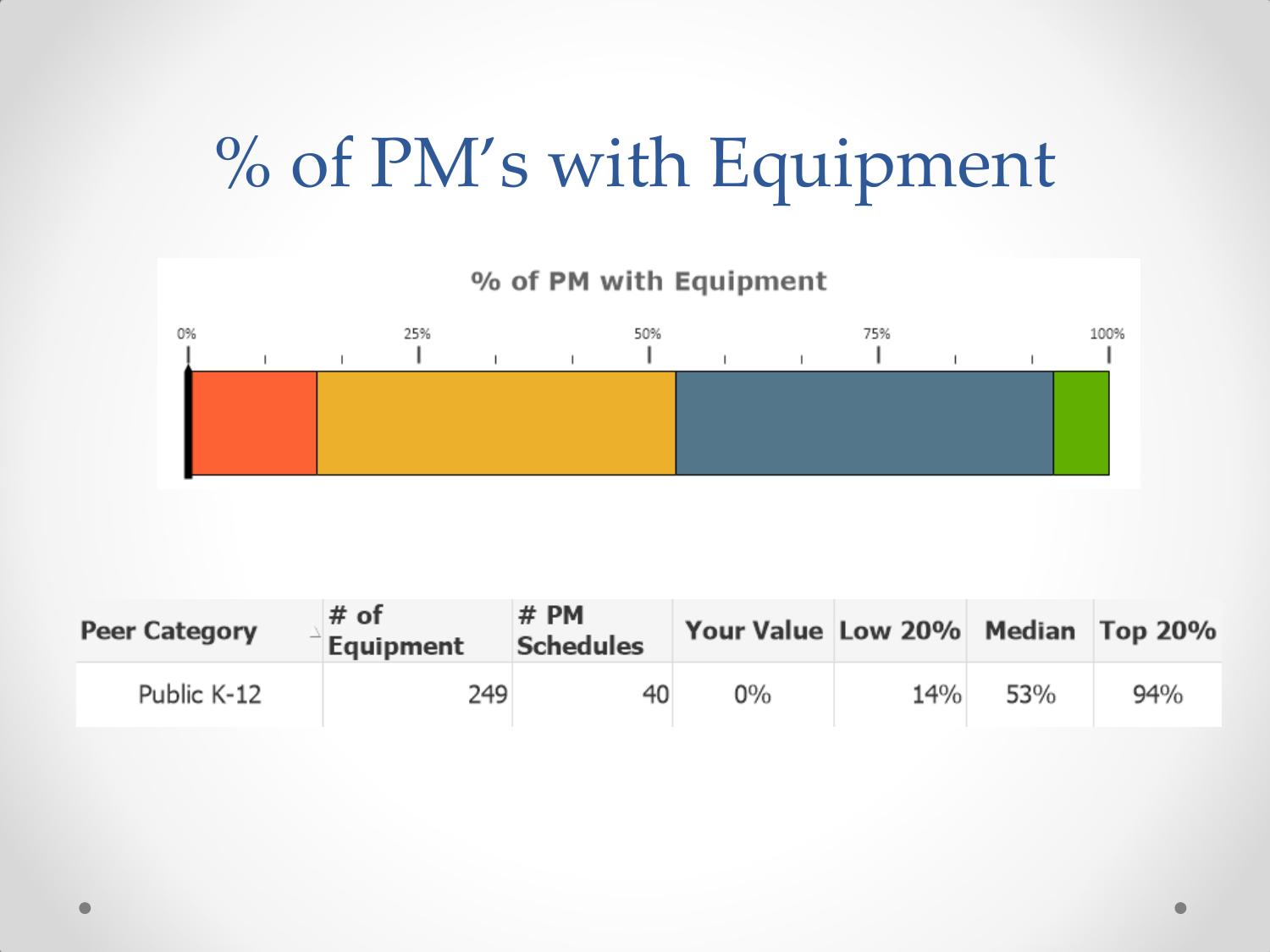# % of PMs Completed 30 Days or Less by Year

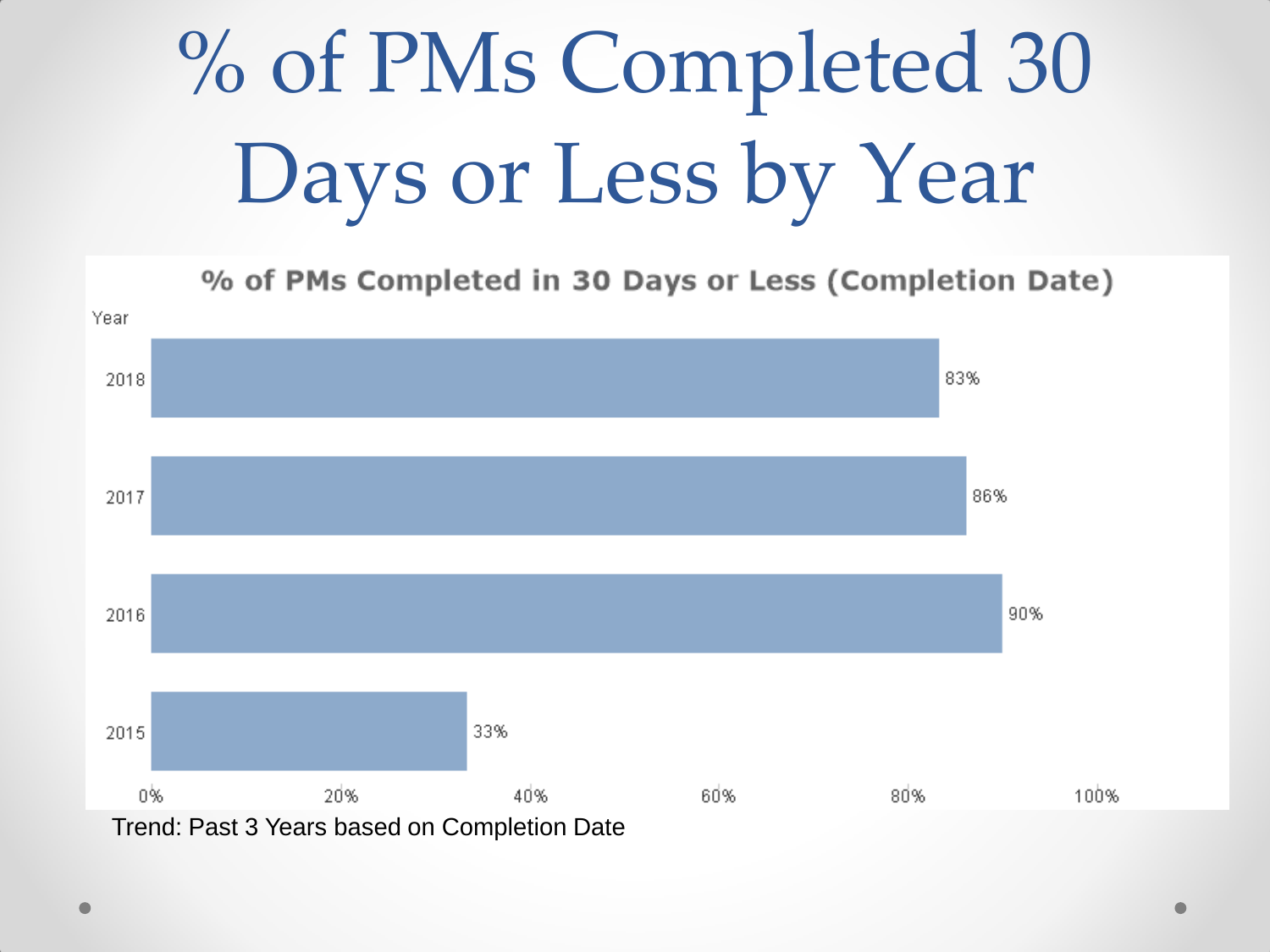## Hours Spent on PM by Year



Trend: Past 3 Years based on Created Date